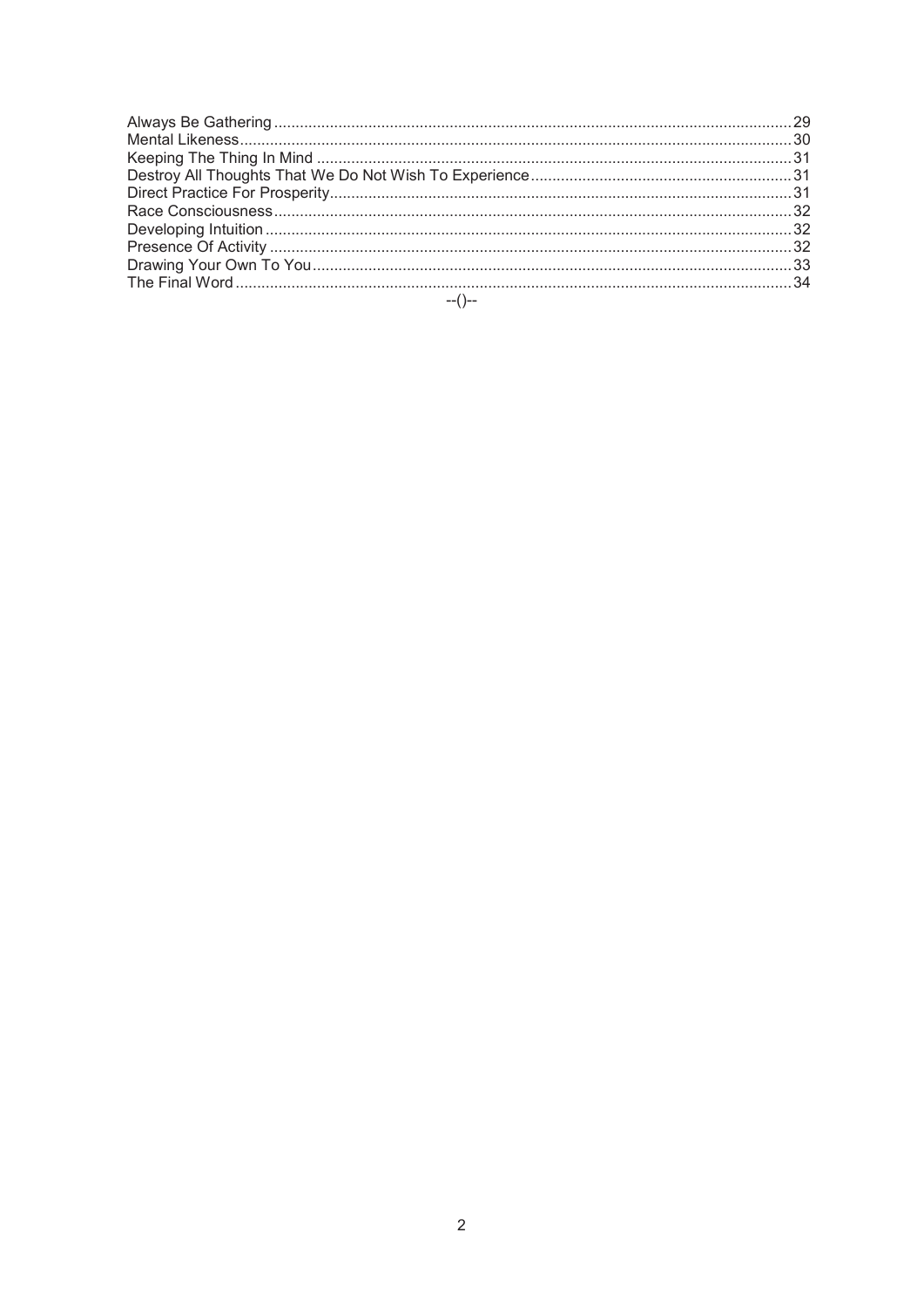#### **Part 1 - Instruction**

## **An Inquiry Into The Truth**

AN inquiry into Truth is an inquiry into the cause of things as the human race sees and experiences them. The starting point of our thought must always begin with our experiences. We all know that life is, else we could not even think that we are. Since we can think, say and feel, we must be. We live, we are conscious of life; therefore we must be and life must be. If we are life and consciousness (selfknowing) then it follows that we must have come from life and consciousness. Let us start, then, with this simple fact: Life is and life is conscious.

But what is the nature of this life; is it physical, mental, material or spiritual? A little careful thinking based upon logic, more than any merely personal opinion, will do much in clearing up some of these questions that at first seem to stagger us with their bigness.

How much of that which is may we call life? The answer would have to be: Life is all that there is; it is the reason for all that we see, hear, feel--all that we experience in any way. Now nothing from nothing leaves nothing, and it is impossible for something to proceed from nothing. Since something is, that from which it came must be all that is. Life, then, is all that there is. Everything comes from it, ourselves included.

The next question is, how do things come from life? How do the things that we see come from the things that we do not see? The things that we see must be real because we see them. To say they are not real will never explain them nor answer any question about them. God's world is not a world of illusion but one of divine realities. The truth must not explain away things that we see. It must explain what they are. We are living and experiencing varying degrees of consciousness and conditions. Only when the why of this living and of our experiences is Jesus understood will we know the least thing about the truth. [He] did not say that things are illusions. He said that we must not judge from the standpoint of the seen but must judge righteously or with right judgment; and He meant that we must get behind the appearance and find out what caused it. So let us not in any way fool ourselves nor allow ourselves to believe we have always been fooled. We are living in a world of realities. Whatever we have experienced is a reality as far as that experience is concerned, although if we had had a higher understanding of life, the unpleasant experience might have been avoided.

--()--

#### **What Life Is**

IN the first place, what do we mean by life? We mean that which we see, feel, hear, touch or taste, and the reason for it. We must have come into contact with all we know of life. We have already found what life is or we could not have had any of these experiences. "In the beginning was God" or life. Out of this life which is, everything which is, is made. So life must flow through all things. There is no such thing as dead matter. Moreover, life is one, and it cannot be changed except into itself. All forms are forms of this unity and must come and go through some inner activity. This inner activity of life or nature must be some form of self-consciousness or self-knowing. In our human understanding we would call this inner knowing, or consciousness, "thought." The Spirit, or Life, or God, must make things out of Himself through self-recognition, or self-knowing or, as we would call it thinking. Since God is all, there is nothing to hinder Him from doing what He wishes, and the question, "How do things come into being?" is answered: God makes them out of Himself. God thinks, or knows, and that thing which He thinks or knows appears from Himself, and is made out of Himself. There is no other possible explanation for what we see. Unless people are willing to begin here, they will never understand how it is that things are not material but spiritual.

--()--

# **Man's Place In Creation**

BUT where does man come in? He is. Therefore it follows that he, too, is made out of God, since God, or Spirit, is all. Being made out of God, he must partake of His nature, for we are "made in His image."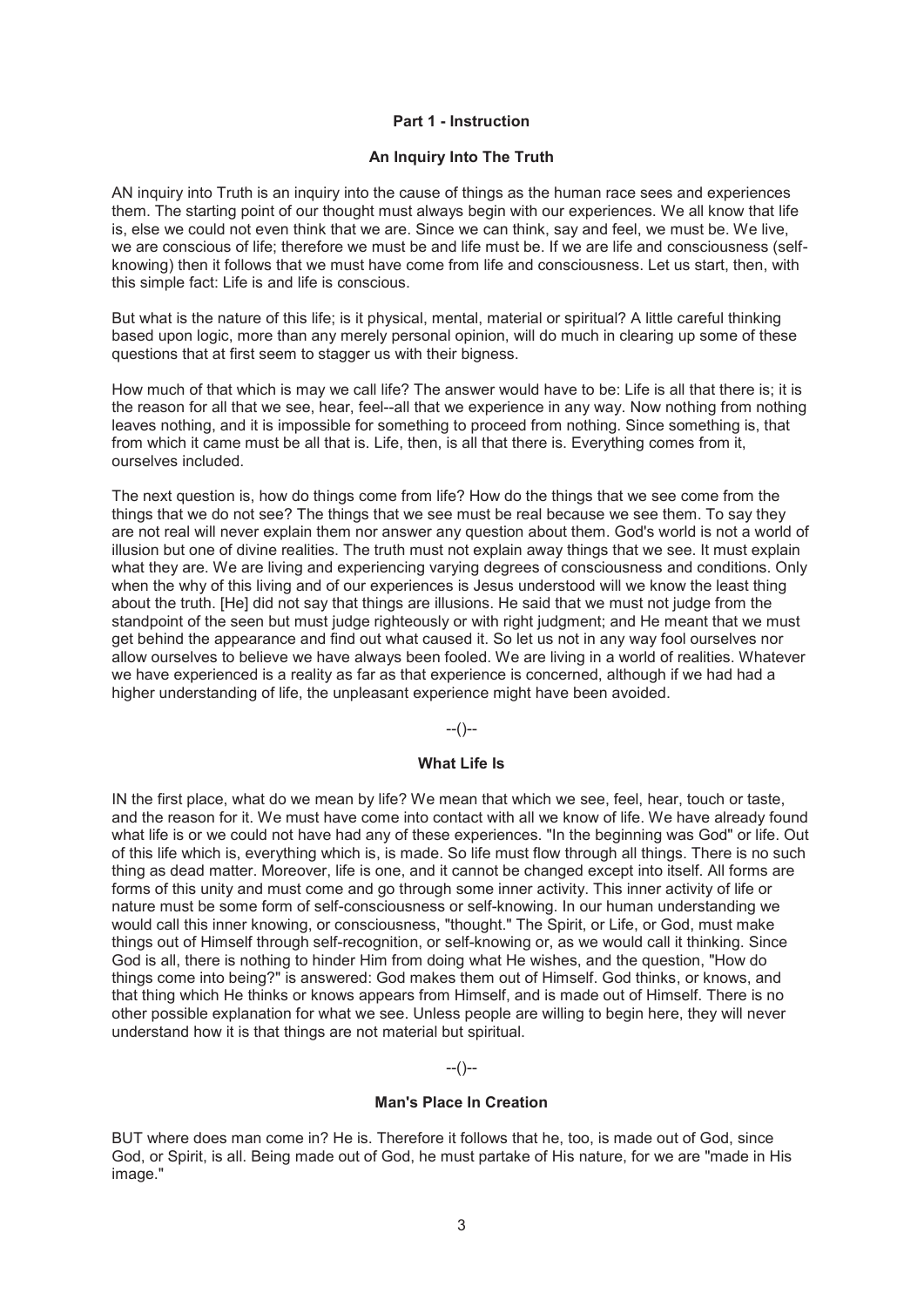Man is a center of God in God. Whatever God is in the Universal, man must be in the individual world. The difference between God and man is one of degree and not of quality. Man is not self-made; he is made out of 'God.

The question might arise, why did God do this? No living person can answer this question. This is something that is known only of the Father. We might suppose that God made man to live with Him and to enjoy with Him, to be one with the Father. It is true, indeed, that those who have felt this most deeply have had a corresponding spiritual power that leads us to suppose that God really did make man as a companion. Man is the individual and God is the Universal. "As the Father hath life within Himself, so hath he given it to the Son to have life within himself." Man's mind is made out of God's mind, and all that man is or ever will be, all that he has or ever will have, must partake of the Divine nature. Man did not make it so, but it is so, and he must accept the fact and see what he can do with it. If he has the same power in his individual life that God has in the Universal, then this discovery will mean freedom from all bondage when he learns how to use his power. As God governs His Universal world so will man govern his individual world, always subject to the greater law and life. This could not be otherwise if we realize what follows from it, for so realizing we find ourselves living in a very different world from the one in which we thought we were living. God governs not through physical law as result, but first by inner knowing--then the physical follows. In the same way, man governs his world by the process which we will call, for want of a better name, the power of his thought.

Man's inner life is one with the Father. There can be no separation, for the self-evident reason that there is nothing to separate him from God, because there is nothing but life. The separation of two things implies putting a different element between them; but as there is nothing different from God, the unity of God and man is firmly established forever. "My Father and I are One" is a simple statement of a great soul who perceived life as it really is and not from the mere standpoint of outer conditions.

Taking as the starting point that man has the same life as God, it follows that he uses the same creative process. Everything is one, comes from the same source and returns again to it. "The things which are seen are not made of the things which do appear." What we see comes from what we do not see. This is the explanation of the whole visible universe, and is the only possible explanation.

As God's thought makes worlds and peoples them with all living things, so does our thought make our world and peoples it with all the experiences we have had. By the activity of our thought things come into our life, and we are limited because we have not known the truth; we have thought that outside things controlled us, when all the time we have had that within which could have changed everything and given us freedom from bondage.

The question, then, naturally arises: Why did God create man and make him a free agent? If God had created us in such a way as to compel us to do or to be anything that was not of our choosing, we should not have been individuals at all, we should be automatons. Since we know that we are individuals, we know that God made us thus; and we are just discovering the reason why. Let any man wake up to this, the greatest truth in all ages, and he will find it will answer all questions. He will be satisfied that things are what they are. He will perceive that he may use his own God-given power so to work, to think and to live that he will in no way hinder the greater law from operating through him. According to the clearness of his perception and the greatness of his realization of this power will he provide within himself a starting point through which God may operate. There will no longer be a sense of separation, but in its place will come that divine assurance that he is one with God, and thus will he find his freedom from all suffering, whether it be of body, mind or estate.

# $-(-)$

# **The Beginning Of Understanding**

MAN is beginning to realize that he has life within himself as the great gift of God to him. If he really has life, if it is the same nature as the life of God, if he is an individual and has the right of self-choice which constitutes individuality; then it follows that he can do with his life what the wants to do: he can make out of Himself that which he wishes. Freedom is his, but this freedom is within law and never outside it. Man must obey law. If he disobeys it, it has to act as law, and so acting has to punish him.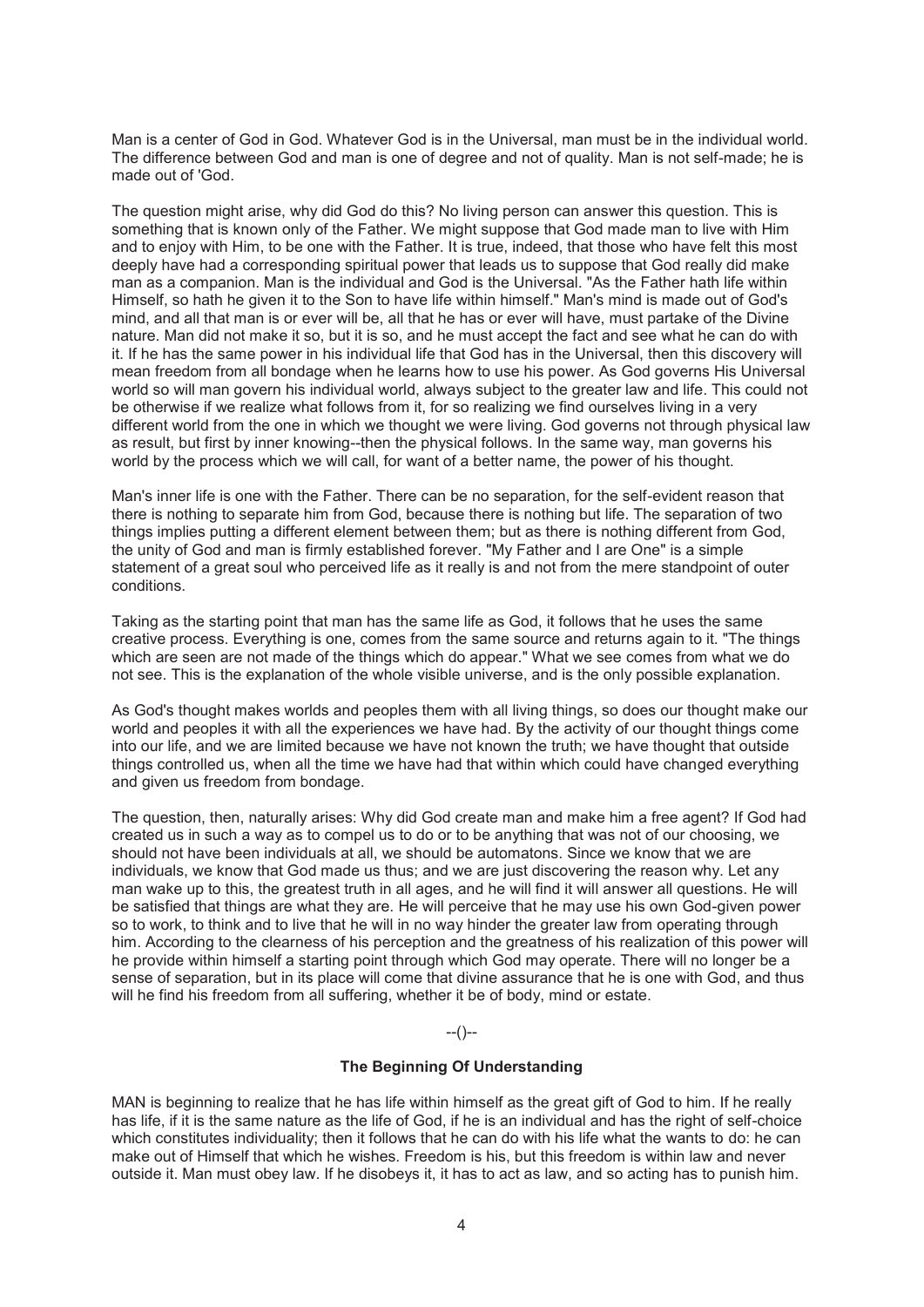This he cannot change but must submit to. Freedom comes to the individual from understanding the laws of his own life, and conforming to them, thereby subjecting them to his use, to the end of health, happiness and success.

Law obtains throughout all nature, governing all things, both the seen and the unseen. Law is not physical or material but mental and spiritual. Law is God's method of operation. We should think of God as the great Spirit whose sole impulse is love, freely giving of Himself to all who ask and ref using none. God is our Father in every sense of the term, watching over, caring for and loving all alike. While all is love, yet, in order that things may not be chaotic, all is governed by law. And as far as you and I are concerned, this law is always mental.

 $-(-)$ 

## **Our Conditions Governed By Our Thinking**

IT is easy for the average person to see how it is that mind can control, and to a certain extent govern, the functions of the body. Some can go even further than this and see that the body is governed entirely by consciousness. This they can see without much difficulty, but it is not so easy for them to see how it is that thought governs their conditions and decides whether they are to be successes or failures.

Here we will stop to ask the question: If our conditions are not controlled by thought, by what, then, are they controlled? Some will say that conditions are controlled by circumstances. But what are circumstances? Are they cause or are they effect? Of course they are always effect; everything that we see is an effect. An effect is something that follows a cause, and we are dealing with causation only; effects do not make themselves, but they are held in place by mind, or causation.

If this does not answer your thought, begin over again and realize that behind everything that is seen is the silent cause. In your life you are that cause. There is nothing but mind, and nothing moves except as mind moves it. We have agreed that, while God is love, yet your life is governed absolutely by mind, or law. In our lives of conditions we are the cause, and nothing moves except as our mind moves it.

The activity of our mind is thought., We are always acting because we are always thinking. At all times we are either drawing things to us or we are pushing them away from us. In the ordinary individual this process goes on without his ever knowing it consciously, but ignorance of the law will excuse no one from its effects.

"What," someone will say, "do you think that I thought failure or wanted to fail?" Of course not. You would be foolish to think that; but according to the law which we cannot deny, you must have thought things that would produce failure. Perhaps you thought that failure might come, or in some other way you gave it entrance to your mind.

Thinking back over the reason for things, you will find that you are surrounded by a mind, or law, that casts back at the thinker, manifested, everything that he thinks. If this were not true, man would not be an individual. Individuality can mean only the ability to think what we want to think. If that thought is to have power in our lives then there has to be something that will manifest it. Some are limited and bound by law through ignorance. This law is sometimes called "Karma," it is the law that binds the ignorant and gives freedom to the wise.

We live in mind; and it can return to us only what we think into it. No matter what we may do, law will always obtain. If we are thinking of ourselves as poor and needy, then mind has no choice but to return what we have thought into it. At first this may be hard to realize, but the truth will reveal to the seeker that law could act in no other way. Whatever we think is the pattern, and mind is the builder. Jesus, realizing this law, said, "It is done unto you even as you have believed." Shall we doubt but that this great Way Shower knew what he was talking about? Did He not say, "It is done unto you"? What a wonderful thought. "It is done unto you." Nothing to worry about. "It is done unto you." With a tremendous grasp of the power of true spiritual thought, Jesus even called forth bread from the ethers of life, and at no time did He ever fail to demonstrate that when one knows the truth he is freed by that knowledge.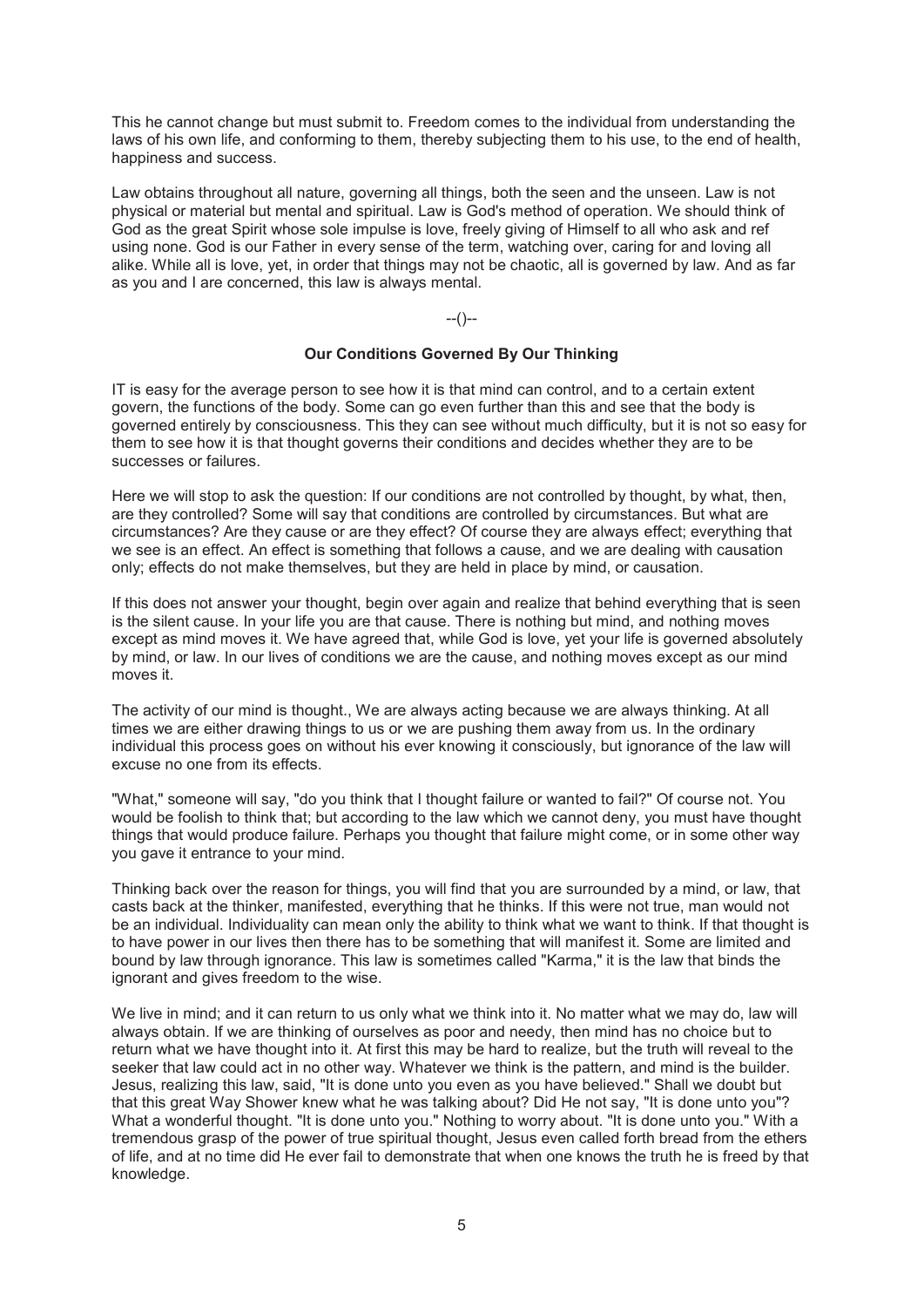#### **Unconscious Creation**

THE author once attended a patient who was suffering from a large growth. She was operated on and about fifty pounds of water were removed. In a few days the growth had returned. Where did it come from? Not from eating or drinking. Neither did it move from one part of the body to another part, as that would not have increased her weight. It must have been created from elements which she took in from the air. It had to come from something not physically seen, something appearing from nothing that we see. What we call "creation" is the same thing--the visible appearing from the invisible. Was not this phenomenon a creation?

Cases as remarkable as this are occurring every day. We should not deny this fact but try to explain it. In the case of this woman there must have been an activity of thought molded forth into form, else how could this growth have appeared? There is nothing manifest but that there is a cause for the manifestation. Investigation proves that behind every condition, whether of body or environment, there has been some thought, conscious or unconscious, which produced that condition. In the case of this woman the thought was not conscious. But creation is going on all the time; we should realize this and learn how to control it so that there may be created for us the things that we desire and not those that we do not want. Is it any wonder that the Bible says, "With all thy getting get understanding"?

Jesus understood all this, and so it was no more effort for Him to do what He did than it is for us to breathe or to digest our food. He understood, that is all. Because Jesus did understand and did use these great laws with objective consciousness, people thought He must be God. And when to-day something unusual occurs, people think that a miracle has been performed. Jesus was not God. He was the manifestation of God; and so are all people. "I say that ye are gods, and every one of you sons of the Most High."

A thinking person will be compelled to admit, in view of all this, that creation is first spiritual, through mental law, and then physical in its manifestation.

Man does not really create. He uses creative power that already is. Relatively speaking, he is the creative power in his own life; and so far as his thought goes, there is something that goes with it that has the power to bring forth into manifestation the thing thought of. Hitherto men have used this creative power in ignorance and so have brought upon themselves all kinds of conditions, but today hundreds of thousands are beginning to use these great laws of their being in a conscious, constructive way. Herein lies the great secret of the New Thought movements under their various names and cults and orders. All are using the same law even though some deny to others the real revelation. We should get into an attitude of mind wherein we should recognize the truth wherever we may find it. The trouble with most of us is that unless we see sugar in a sugar bowl we think it must be something else, and so we stick to our petty prejudices instead of looking after principles.

 $-(-)$ 

#### **First Steps**

THE first thing to realize is that since any thought manifests it necessarily follows that all thought does the same, else how should we know that the particular thought we were thinking would be the one that would create? Mind must cast back all or none. Just as the creative power of the soil receives all seeds put into it, and at once begins to work upon them, so mind must receive all thought and at once begin to operate upon it. Thus we find that all thought has some power in our lives and over our conditions. We are making our environments by the creative power of our thought. God has created us thus and we cannot escape it. By conforming our lives and thought to a greater understanding of law we shall be able to bring into our experience just what we wish, letting go of all that we do not want to experience and taking in the things we desire.

Every person is surrounded by a thought atmosphere. This mental atmosphere is the direct result of thought which in its turn becomes the direct reason for the cause of that which comes into our lives. Through this power we are either attracting or repelling. Like attracts like and we attract to us just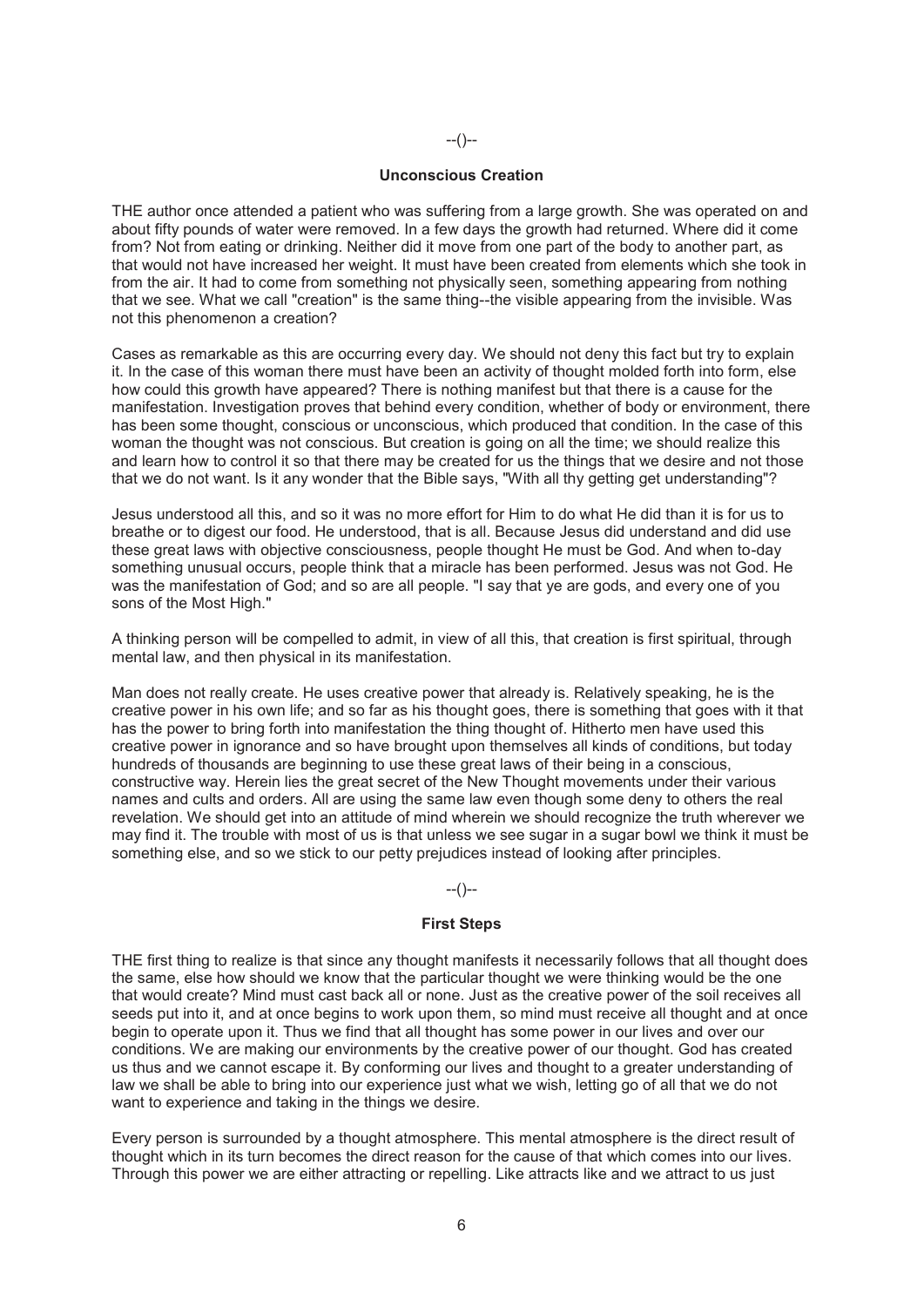what we are in mind. It is also true that we become attracted to something that is greater than our previous experience by first embodying the atmosphere of our desire.

Every business, every place, every person, everything has a certain mental atmosphere of its own. This atmosphere decides what is to be drawn to it. For instance, you never saw a successful man who went around with an atmosphere of failure. Successful people think about success. A successful man is filled with that subtle something which permeates everything that he does with an atmosphere of confidence and strength. In the presence of some people we feel as though nothing were too great to undertake; we are uplifted; we are inspired to do great things, to accomplish; we feel strong, steady, sure. What a power we feel in the presence of big souls, strong men, noble women!

Did you ever stop to inquire why it is that such persons have this kind of an effect over you while others seem to depress, to drag you down, and in their presence you feel as though life were a load to carry? One type is positive, the other negative. In every physical respect they are just alike, but one has a mental and spiritual power which the other does not have, and without that power the individual can hope to do but little.

Which of these two do we like the better? With which do we want to associate? Certainly not with the one that depresses us; we have enough of that already. But what about the man who inspires us with our own worth? Ah, he is the man we will turn to every time. Before ever we reach him, in our haste to be near, even to hear his voice, do we not feel a strength coming to meet us? Do you think that this man who has such a wonderful power of attraction will ever want for friends? Will he ever have to look up a position? Already so many positions are open to him that he is weighing in his mind which one to take. He does not have to become a success; he already is a success.

Thoughts of failure, limitation or poverty are negative and must be counted out of our lives for all time. Somebody will say, "But what of the poor; what are you going to do with them; are they to be left without help?" No; a thousand times no. The same power is in them that is in all men. They will always be poor until they awake and realize what life is. All the charity on earth has never done away with poverty, and never will; if it could have done so it would have done so; it could not, therefore it has not. It will do a man a thousand times more good to show him how to succeed than it will to tell him he needs charity. We need not listen to all the calamity howlers. Let them howl if it does them any good. God has given us a power and we must use it. We can do more toward saving the world by proving this law than all that charity has ever given it.

Right here, in the manifold world to-day, there is more money and provision than the world can use. Not even a fraction of the wealth of the world is used. Inventors and discoverers are adding to this wealth every day; they are the real people. But in the midst of plenty, surrounded by all the gifts of heaven, man sits and begs for his daily bread. He should be taught to realize that he has brought these conditions upon himself; that instead of blaming God, man or the devil for the circumstances by which he is surrounded, he should learn to seek the truth, to let the dead bury their dead. We should tell every man who will believe what his real nature is; show him how to overcome all limitations; give him courage; show him the way. If he will not believe, if he will not walk in the way, it is not our fault, and having done all we can, we must go our way. We may sympathize with people but never with trouble, limitation or misery. If people still insist upon hugging their troubles to themselves, all the charity in the world will not help them.

Remember that God is that silent power behind all things, always ready to spring into expression when we have provided the proper channels, which are receptive and positive faith in the evidence of things not seen with the physical eye but eternal in the heavens.

All is mind, and we must provide a receptive avenue for it as it passes out through us into the outer expression of our affairs. If we allow the world's opinion to control our thinking, then that will be our demonstration. If, on the other hand, we rise superior to the world, we shall do a new thing.

Remember that all people are making demonstrations, only most of them are making the ones they do not desire, but the only ones they can make with their present powers of perception.

--()--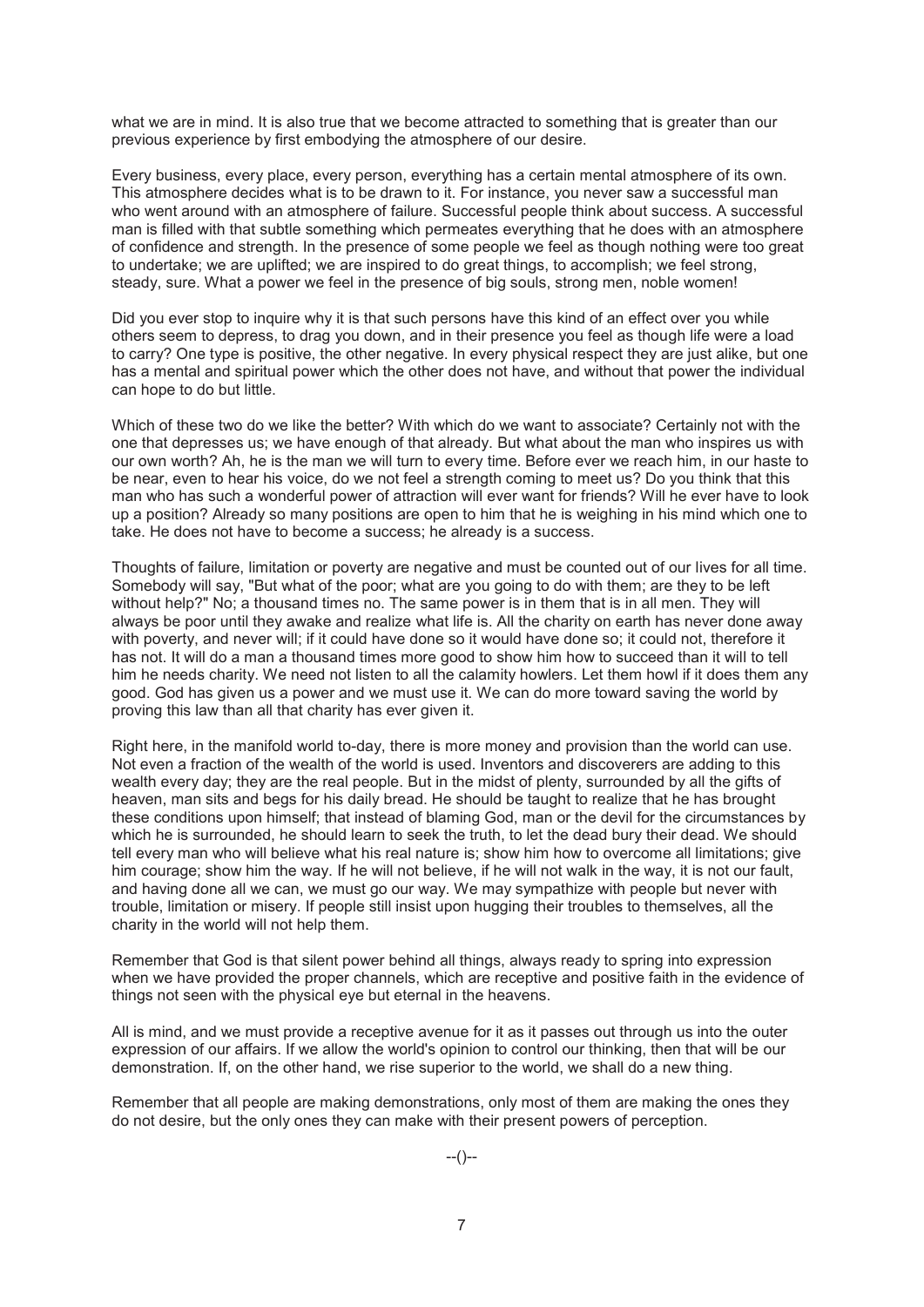## **How To Attain Strength**

LET us see that we use the right attitude of mind in all that we do, filling ourselves with such courage and power of strength that all thought of weakness flees before us. If any thought of weakness should come, ask this question: Is life weak? If life is not weak and if God is not discouraged, then you are not, never were, and never will be. I should like to see the sickly, discouraged thought that could withstand this attitude of mind.

No! Life is strong, and you are strong with the strength of the Infinite; forget all else as you revel in this strength. You are strong and can say I AM. You have been laboring under an illusion; now you are disillusioned. Now you know, and knowing is using the law in a constructive way. "I and my Father are One;" this is strength for the weak, and life for all who believe.

We can so fill ourselves with the drawing power of attraction that it will become irresistible. Nothing can hinder things from coming to the man who knows that he is dealing with the same power that creates all from itself, moves all within itself, and yet holds all things in their places. I am one with the Infinite Mind. Let this ring through you many times each day until you rise to that height that, looking, sees.

In order to be sure that we are creating the right kind of a mental atmosphere and so attracting what we want, we must at first watch our thinking, lest we create that which we should not like to see manifest. In other words, we must think only what we wish to experience. All is mind, and mind casts back at the thinker that only which he thinks. Nothing ever happens by chance. Law governs all life, and all people come under that law. But that law, so far as we are concerned, we ourselves set in motion, and we do this through the power of our thought.

Each person is living in a world of his own making, and he should speak only such words and think only such thoughts as he wishes to see manifested in his life. We must not hear, think, speak, read or listen to limitation of any kind. There is no way under heaven whereby we can think two kinds of thought and get only one result; it is impossible, and the sooner we realize it the sooner we shall arrive. This does not mean that we must be afraid to think lest we create the wrong image, but it does mean that the way most people think can produce nothing but failure; that is why so few succeed.

The person who is to succeed will never let his mind dwell on past mistakes. He will forgive the past in his life and in the lives of other people. If he makes a mistake he will at once forgive it. He will know that so long as he desires any good, there is nowhere in the universe anything that opposes him. God does not damn anyone or anything; man damns everyone and everything.

God does not make things by comparing His power with some other power. God knows that when He speaks it done; and if we partake of the divine nature we must know the same thing in our lives that God knows in His.

"I am the master of my fate, I am the captain of my soul."

## --()--

#### **What We Will Attract**

WE will always attract to us, in our lives and conditions, according to our thought. Things are but outer manifestations of inner mental concepts. Thought is not only power; it is also the form of all things. The conditions that we attract will correspond exactly to our mental pictures. It is quite necessary, then, that the successful business man should keep his mind on thoughts of happiness, which produce cheerfulness instead of depression; he should radiate joy, and should be filled with faith, hope and expectancy. These cheerful, hopeful attitudes of mind are indispensable to the one who really wants to do things in life.

Put every negative thought out of your mind once and for all. Declare your freedom. Know that no matter what others may say, think or do, you are a success, now, and nothing can hinder you from accomplishing your good.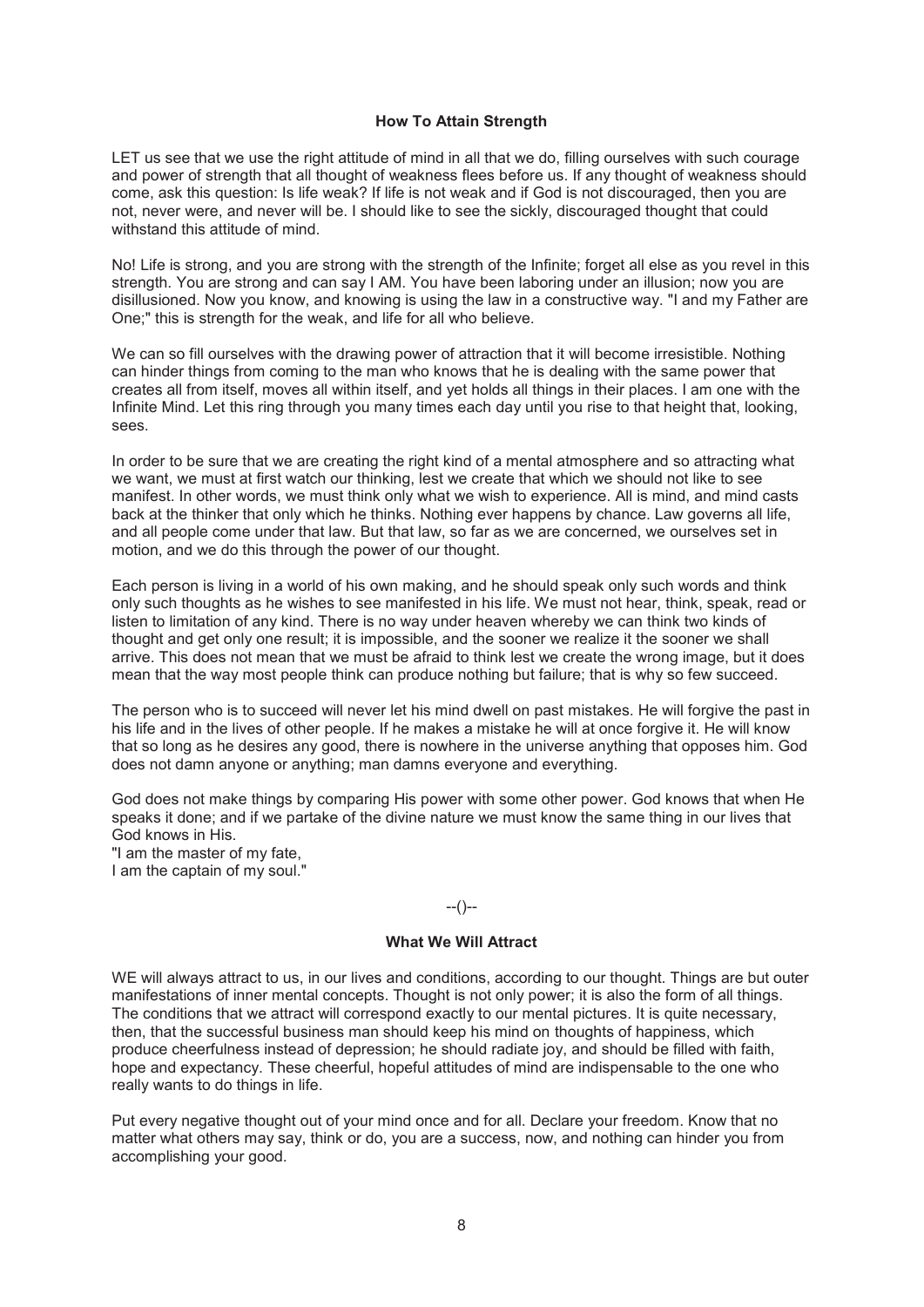All the power of the universe is with you; feel it, know it, and then act as though it were true. This mental attitude alone will draw people and things to you.

Begin to blot out, one by one, all false beliefs, all idea that man is limited or poor or miserable. Use that wonderful power of will that God has given to you. Refuse to think of failure or to doubt your own power.

See only what you wish to experience, and look at nothing else. No matter how many times the old thought returns, destroy it by knowing that it has no power over you; look it squarely in the face and tell it to go; it does not belong to you, and you must know--and stick to it--that you are now free.

Rise up in all the faith of one who knows what he is dealing with, and declare that you are one with Infinite Mind. Know that you cannot get away from this One Mind; that wherever you may go, there, right beside you, waiting to be used, is all the power there is in the whole universe. When you realize this you will know that in union with this, the only power, you are more than all else, you are more than anything that can ever happen to you.

--()--

# **More About The Power Of Attraction**

ALWAYS remember that Spirit makes things out of itself; it manifests in the visible world by becoming the thing that it wills to become. In the world of the individual the same process takes place. It is given to man to use creative power, but with the using of this power comes the necessity of using it as it is made to be used. If God makes things out of His thought before they come into manifestation, then we must use the same method.

You can attract only that which you first mentally become and feel yourself to be in reality, without any doubting. A steady stream of consciousness going out into creative mind will attract a steady manifestation of conditions; a fluctuating stream of consciousness will attract the corresponding manifestation or condition in your life. We Host be consistent in our attitude of mind, never wavering. lames says, "Ask in faith, nothing doubting, for he that doubteth is like a surge of the sea driven by the wind and tossed. For let not that man think that he shall receive anything of the Lord."

We are all immersed in an aura of our own thinking. This aura is the direct result of all that we have ever said, thought or done; it decides what is to take place in our life; it attracts what is like itself and repels what is unlike itself. We are drawn towards those things that we mentally embody. Most of the inner processes of thought have been unconscious; but when we understand the law all that we have to do is to embody consciously what we wish, and think of that only, and then we shall be drawn silently toward it.

We have this law in our hands to do with as we will. We can draw what we want only as we let go of the old order and take up the new; and this we must do to the exclusion of all else. This is no weak man's job but an undertaking for a strong, self-reliant soul; and the end is worth the effort. The person who can hold his thought one-pointed is the one who will obtain the best results.

But this does not imply the necessity of strain or anything of a strenuous nature; on the contrary, strain is just what we must avoid. When we know that there is but one power we shall not struggle, we shall know, and in calmness we shall see only what we know must be the Truth. This means a persistent, firm determination to think what we want to think, regardless of all outer evidence to the contrary. We look not to the seen but to the unseen. The king of Israel understood this when, looking upon the advancing host of the enemy, he said, "We have no might against this great company, but our eyes are upon Thee"--upon the One Power.

## $-(-)$

# **How To Attract Friends**

THE man who has learned to love all people, no matter who they may be, will find plenty of people who will return that love to him. This is not mere sentiment, and it is more than a religious attitude of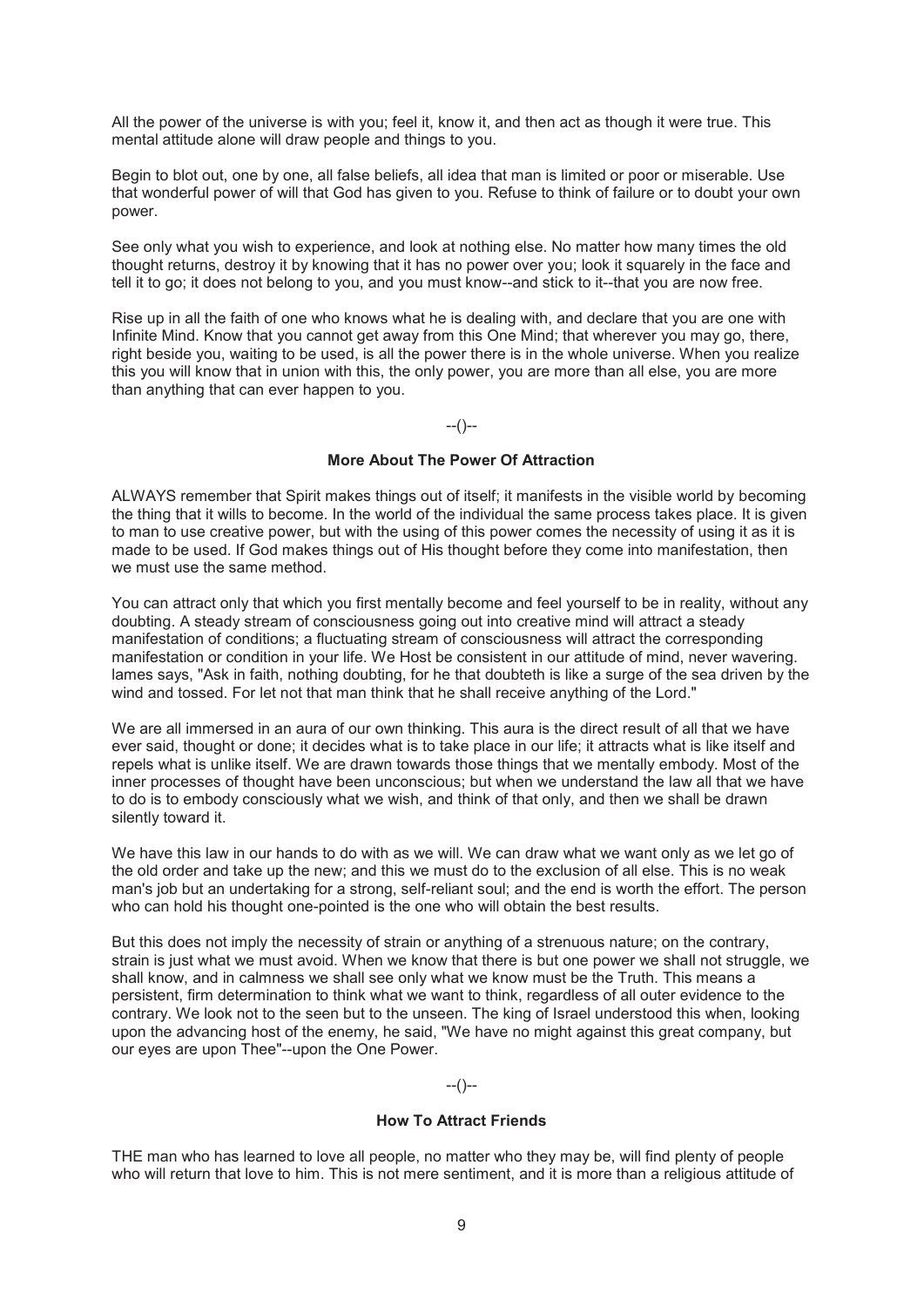mind; it is a deep scientific fact, and one to which we should pay attention. The reason is this: As all is mind, and as we attract to us what we first become, until we learn to love we are not sending out love vibrations, and not until we send out love vibrations can we receive love in return.

One of the first things to do is to learn to love everybody. If you have not done this, begin to do so at once. There is always more good than bad in people, and seeing the good tends to bring it forth. Love is the greatest healing and drawing power on earth. It is the very reason for our being, and that explains why it is that people should have something or somebody to love.

The life that has not loved has not lived; it is still dead. Love is the sole impulse for creation; and the man who does not have it as the greatest incentive in his life has never developed the real creative instinct. No one can swing out into the Universal without love, for the whole universe is based upon it.

When we find that we are without friends, the thing to do is at once to send our thought out to the whole world,--send it full of love and affection. Know that this thought will meet the desires of some other person who is wanting the same thing, and in some way the two will be drawn together. Get over thinking that people are queer. That kind of thought will only produce misunderstanding and cause us to lose the friends that we now have. Think of the whole world as your friend; but you must also be the friend of the whole world. In this way and with this simple practice you will draw to you so many friends that the time will be too short to enjoy them all. Refuse to see the negative side of anyone. Refuse to let yourself misunderstand or be misunderstood. no not be morbid. Know that everyone wants you to have the best; affirm this wherever you go and then you will find things just as you wish them to be.

The atmosphere created by a real lover of the race is so powerful that although his other shortcomings may be many, still the world will love him in return. "To him who loveth much, much will be forgiven." People are dying for real human interest, for someone to tell them that they are all right. Which person do we like the better: the one who is always full of trouble and faultfinding, or the one who looks at the world as his friend and loves it? The question does not need to be asked; we know that we want the company of the person who loves and loving, forgets all else.

The only reason we think other people are "queer" is because they do not happen to think as we do. We must get over this little, petty attitude and see things in the large. The person who sees what he wants to see, regardless of what appears, will some day experience in the outer what he has so faithfully seen within.

From selfish motives alone, if from no loftier reason, we cannot afford to find fault or to hate or even to hold in mind anything against any living soul. The God who is love cannot hear the prayer of the man who is not love. Love and co-operation will yet be found to be the greatest business principle on earth. "God is Love."

We will make our unity with all people, with all life. We will affirm that God in us is unified with God in all. This One is now drawing into our life all love and fellowship. I am one with all people, with all things, with all life. As I listen in the silence the voice of all humanity speaks to me and answers the love that I hold out to it.

This great love that I now feel for the world is the love of God, and it is felt by all and returned from all. Nothing comes in between because there is nothing but love to come in between. I understand all people and that understanding is reflected back to me from all people. I help, therefore I am helped. I uplift, therefore I am uplifted. Nothing can mar this perfect picture of myself and my relations with the world; it is the truth, the whole truth, and nothing but the truth. I am now surrounded by all love, all friendship, all companionship, all health, all happiness, all success. I am one with life. I wait in the silence while the Great Spirit bears this message to the whole world.

--()--

#### **The Control Of Thought**

THE man who can control his thought can have and do what he wishes to have and to do; everything is his for the asking. He must remember that whatever he gets is his to use but not his to hold.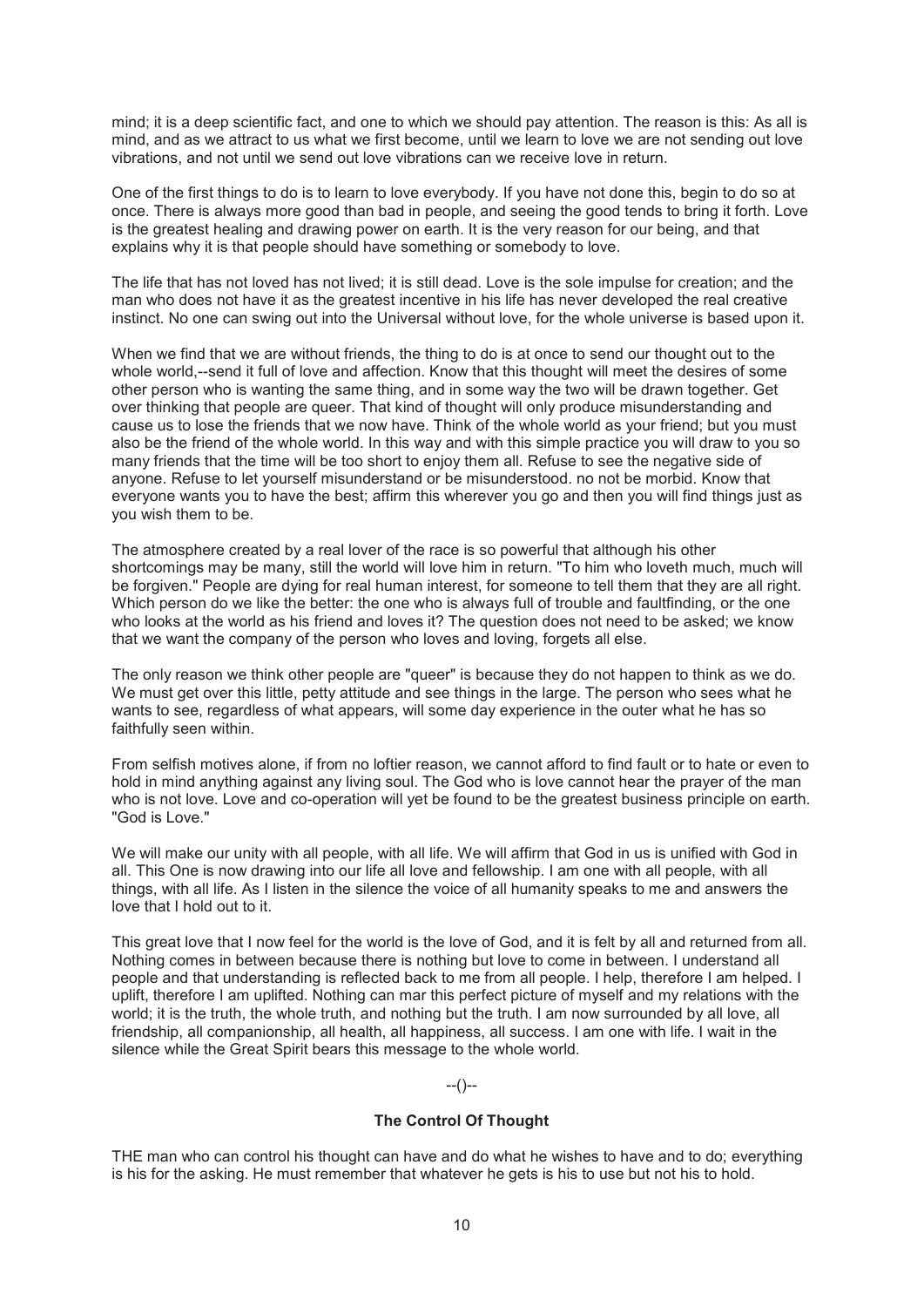Creation is always flowing by and we have as much of it as we can take and use; more would cause stagnation.

We are relieved of all thought of clinging to anybody or anything. Cannot the Great Principle' of Life create for us faster than we can spend or use? The universe is inexhaustible; it is limitless; it knows no bounds and has no confines. We are not depending on a reed shaken by the wind, but on the principle of life itself, for all that we want, have or ever shall have. It is not some power, or a great power, we affirm again; it is ALL POWER. All that we have to do is to believe this and act as though it were so, never wavering, not even once, no matter what happens. As we do this we shall find that things are steadily coming our way, and that they are coming without that awful effort that destroys the peace of the majority of the race. We know that there can be no failure in the Divine Mind, and this Mind is the Power on which we are depending.

Now just because we are depending upon Divine Mind we must not think that we do not have to do our share. God will work through us if we will let Him, but we must act in the outer as though we were sure of ourselves. Our part is to believe, and then to act in faith.

Jesus went to the tomb of Lazarus believing and knowing that God was working through Him. Often we may have to go somewhere or do something and we must know with deep conviction that there will be a power going with us that none can gainsay. When we feel this secure place in our thought, all that we will have to do is to act. There is no doubt but that the creative power of the universe will answer; it always does. And so we need not take the worry upon ourselves, but rather we will "Make known our requests with thanksgiving."

When Jesus said, "All things whatsoever ye pray and ask for, believe that ye receive them and ye shall have them," he was uttering one of those many deep truths that were so clear to Him and that we are just beginning to see. He knew that everything is made out of mind and that without that positive acceptance on the part of the individual there is no mold into which mind can pour itself forth into form. In the mind of God there is the correct mold, the true knowing, but in the mind of man there is not always this true knowing. Since God can do for us only by doing through us, nothing can be done for us unless we are positively receptive, but when we realize the law and how it works, then we will provide that complete inner acceptance. By so doing we permit the Spirit to do the work, to make the gift.

The reason we can make our requests known with thanksgiving is because we know from the beginning that we are to receive and therefore we cannot help being thankful. This grateful attitude to the Spirit puts us in very close touch with power and adds much to the reality of the thing that we are dealing with. Without it we can do but little. So let us cultivate all the gratitude that we can. In gratitude we will send our thoughts out into the world, and as it comes back it will come laden with the fruits of the Spirit.

--()--

## **Creating Atmosphere**

TO the student who has realized that all is mind and that everything is governed by law, there comes another thought: it is that he can create, or have created for him, from his own thinking. He can create such a strong mental atmosphere of success that its power of attraction will be irresistible. He can send his thought throughout the world and have it bring back to him whatever he wants. He can so fill his place of business with the power of success that it will draw from far and near. Thought will always bring back to us what we send out. First we must clear our thought of all unbelief. This book is written for those who believe; and to those who do believe it will come true in their lives.

Without mental clearness on the part of the thinker there can be no real creative work done. As water will reach only its own level, so mind will return to us only what we first believe. We are always getting what we believe but not always what we want. Our thought has the power to reach, in the outer form of conditions, an exact correspondence to our inner convictions.

By thinking, you set in motion a power that creates. It will be exactly as you think. You throw out into mind an idea, and mind creates it for you and sets it on the path of your life. Think of it, then, as your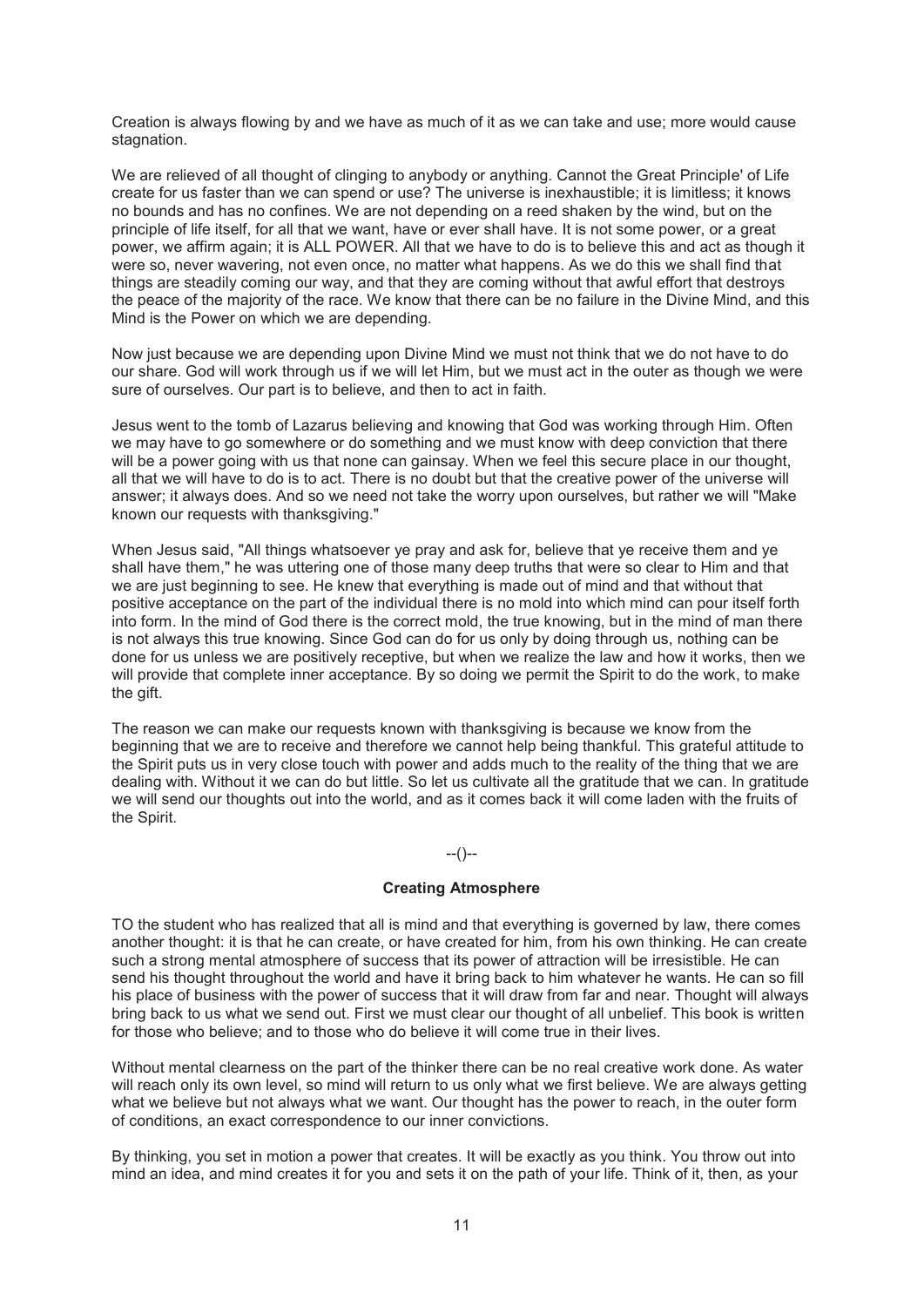greatest friend. It is always with you wherever you may be. It never deserts you. You are never alone. There is no doubt, no fear, no wondering; you know. You are going to use the only power that there is in the universe. You are going to use it for a definite purpose. You have already fixed this purpose in your thought; now you are going to speak it forth.

You are speaking it for your own good. You desire only the good and you know that only the good can come to you. You have made your unity with life, and now life is going to help you in your affairs.

You are going to establish in your rooms such an atmosphere of success that it will become an irresistible power; it will sweep everything before it as it realizes the greatness and the All-Mightiness of the One. You are so sure, that you will not even look to see if it is going to happen; you KNOW.

And now your word, which is one with the Infinite Life, is to be spoken in calm, perfect trust. It is to be taken up, and at once it is to be operated on. Perfect is the pattern and perfect will be the result. You see yourself surrounded by the thing that you desire. More than this, you are the thing that you desire. Your word is now establishing it forever; see this, feel it, know it. You are now encompassed by perfect life, by infinite activity, by all power, by all guidance. The power of the Spirit is drawing to you all people; it is supplying you with all good; it is filling you with all life, truth and love.

Wait in perfect silence while that inner power takes it up. And then you know that it is done unto you. There goes forth from this word the power of the Infinite. "The words which I speak, they are spirit and they are life."

 $-(-)$ 

### **The Power Of Words**

MAN'S word, spoken forth into creative mind, is endowed with power of expression. "By our words we are justified and by our words we are condemned." Our word has the exact amount of power that we put into it. This does not mean power through effort or strain but power through absolute conviction, or faith. It is like a little messenger who knows what he is doing and knows just how to do it. We speak into our words the intelligence which we are, and backed by that greater intelligence of the Universal Mind our word becomes a law unto the thing for which it is spoken. Jesus understood this far better than we do. Indeed, He absolutely believed it, for He said, "Heaven and earth shall pass away but my words shall not pass away till all be fulfilled."

This makes our word inseparable from Absolute Intelligence and Power. Now if any word has power it must follow that all words have power. Some words may have a greater power than others, according to our conviction, but all words have some power. How careful, then, we should be what kind of words we are speaking.

All this goes to prove that we really are one with the Infinite Mind, and that our words have the power of life within them; that the word is always with us and never far off. The word is within our own mouth. Every time we speak we are using power.

We are one in mind with the whole universe; we are all eternally united in this mind with real power. It is our own fault if we do not use this truth after we see it. We should feel ourselves surrounded by this mind, this great pulsating life, this all-seeing and all-knowing reality. When we do feel this near presence, this great power and life, then all we have to do is to speak forth into it, speak with all the positive conviction of the soul that has found its source, and above all else never fear but that it will be done unto us even as we have believed.

What wonderful power, what a newness of life and of power of expression, is waiting for those who really believe. What may the race not attain to when men wake up to the real facts of being? As yet the race has not begun to live, but the time is drawing near. Already thousands are using this great power, and thousands are eagerly watching and waiting for the new day.

# $-(-)$

# **Why Belief Is Necessary**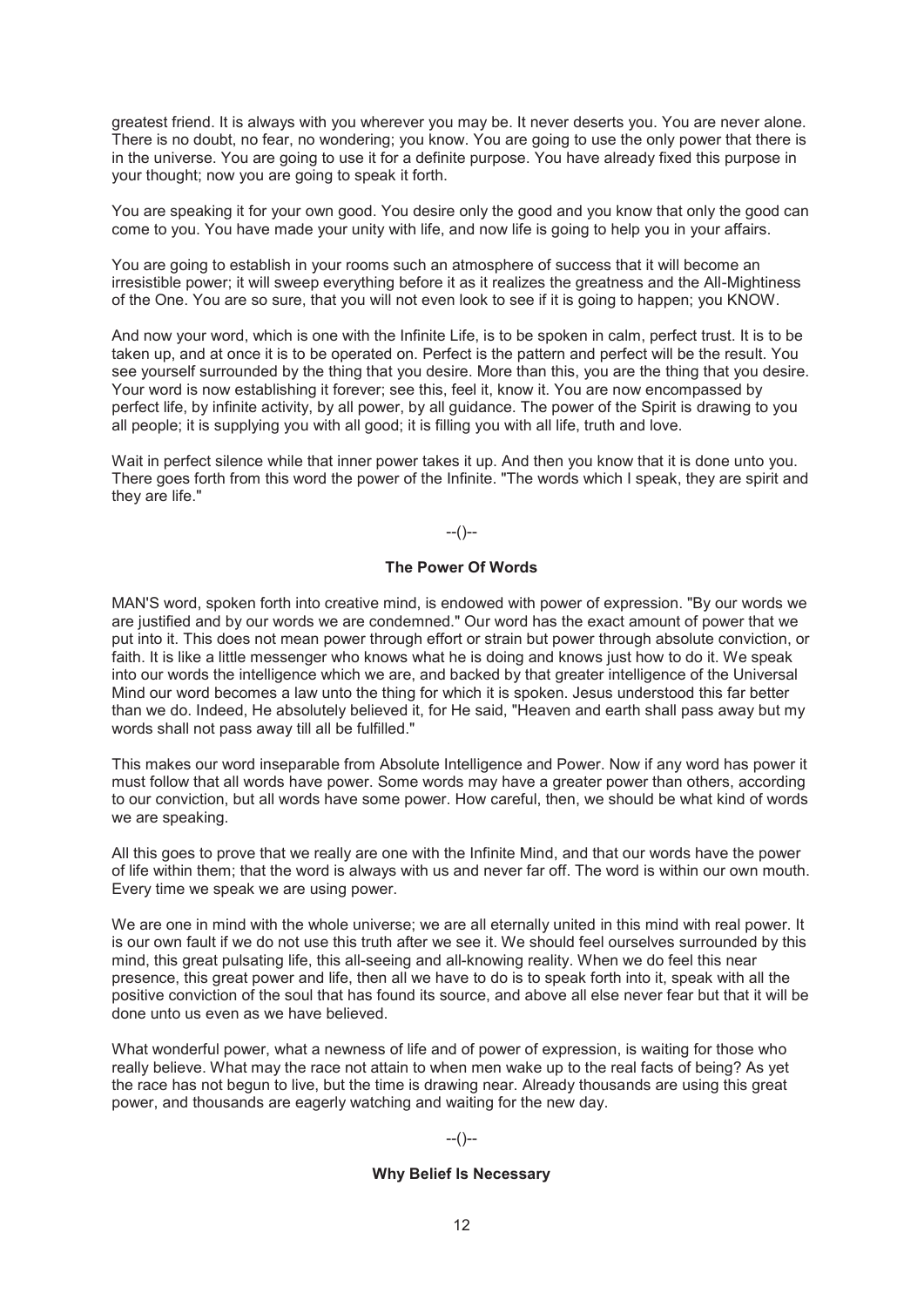ALWAYS when we pray we must believe. Our idea of prayer is not so much asking God for things as it is believing that we already have the things that we need. As we have said before, this alreadybelieving is necessary because all is mind, and until we have provided that full acceptance we have not made a mold into which mind could pour itself and through which it could manifest. This positive belief is absolutely essential to real creative work; and if we do not at present have it, then we must develop it.

All is law, and cause and effect obtain through all life. Mind is cause, and what we term matter, or the visible, is effect. As water will freeze into the form that it is poured, so mind will solidify only into the forms that our thought takes. Thought is form. The individual provides the form; he never creates or even manifests,--that is, of himself; there is something that does all this for him. His sole activity is the use of this power. This power is always at hand ready to be spoken into and at once ready to form the words into visible expression. But the mold that most of us provide is a very poor one, and we change it so quickly that it is more like a motion picture than anything else.

Already we have the power; it is the gift of the Most High in its Finite Expression. But our ignorance of its use has caused us to create the wrong form, which in its turn has caused mind to produce the form which we have thought into it. From this law of cause and effect we may never hope to escape; and while we may think of it as a hard thing, at first, yet, when we understand, we shall see it as absolute justice without which there could be no real self-acting, individual life at all. Because of our divine individuality, even God may have to wait our recognition of Him and His laws.

People in business will do well to remember this and so to form their thought that they will be willing to receive what they send out. No thought of discouragement or disorder should ever be created, but only positive assurance, strong thoughts of success, of Divine activity, the feeling that with God all things are possible, the belief that we are One with that Great Mind. These are the thoughts that make for success.

The realization that we are dealing with one and not with two powers enables us to think with clearness. We are not troubled about competition or opposition or failure because there is nothing but life, and this life is continually giving to us all that we could ask for, wish, or think into it.

We can now see how essential it is that thought should be held one-pointed; that we should think always and only upon what we want, never letting our mind dwell on anything else. In this way the Spirit works through us.

## --()--

### **Where So Many Fail**

THE ordinary individual, sitting down to give a treatment to his business, unconsciously does just the thing that he should have avoided; and then he wonders why he did not get the desired results. Most people simply sit and wish for, or long for, something. They may even have a great desire or hope. They may even go so far as to believe that their desire is going to happen. All this is good as far as it goes, but it does not go far enough. What we must do is to provide that already-having-received attitude. This may seem hard at first but we can easily see that it is necessary; and as it is the only way that mind works, this is what we must do.

Power is, and mind is, and life is; but they have to flow through us in order to express in our lives. We are dealing with law; and nature must be obeyed before it will work for us. Just realize that this law is as natural a law as any other of God's laws, and use it with the same intelligence that you would use the law of electricity; then you will get the desired results. We provide the thought form around which the divine energies play and to which they attract the conditions necessary for the fulfillment of the though.

When we give a treatment this is all that we have to do, but before we can do even this we have to clear our minds of all fear, of every sense of separation from the Divine Mind. Law is; but we must enforce it, or use it, in our own lives. Nothing can happen to us that is not first an accepted belief in our own consciousness. We may not always be aware of what is going on within, but practice will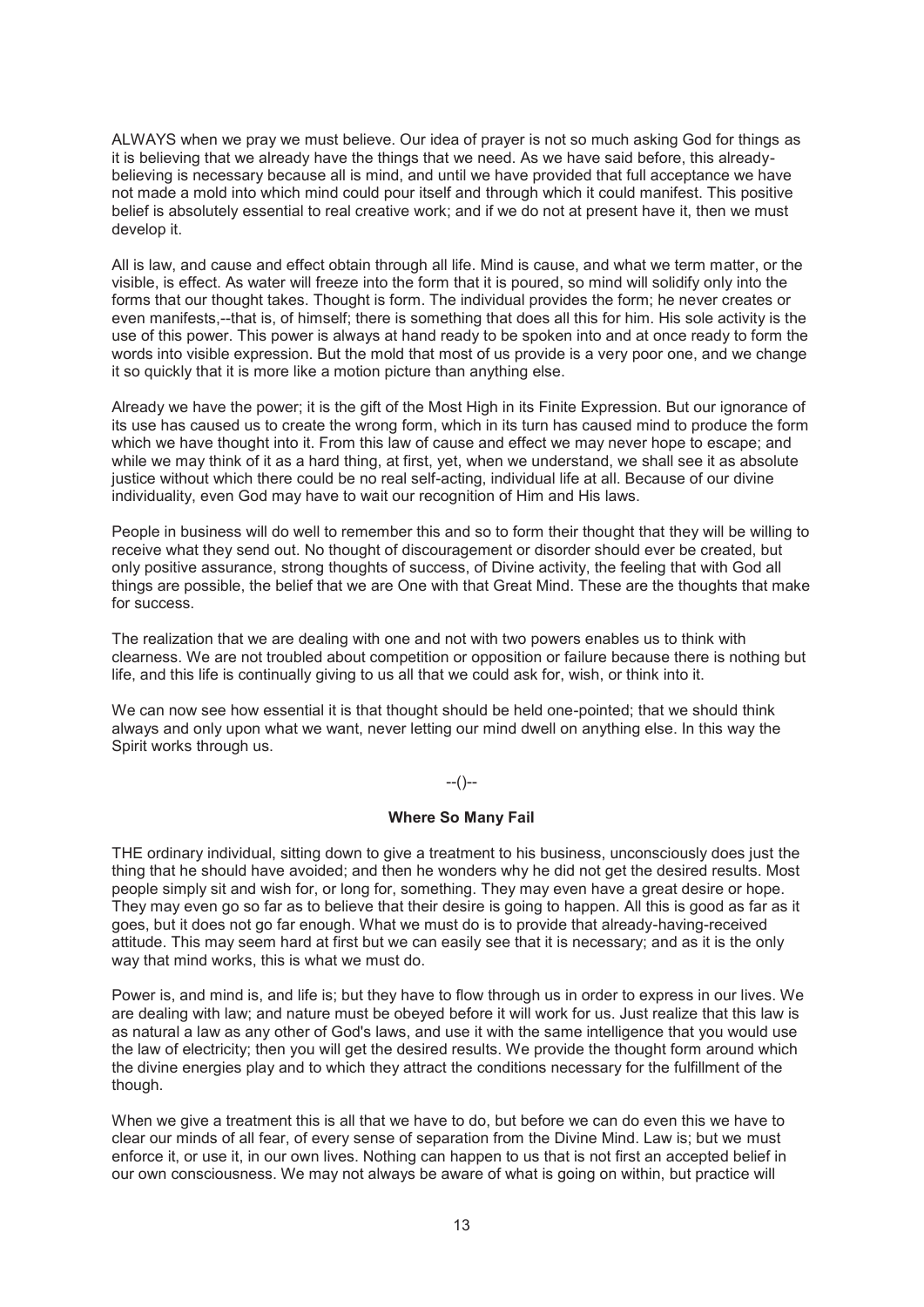enable us to control our thought more and more so that we shall be able to think what we want to think, regardless of what may seem to be the case.

Each person has within himself the capacity of knowing and making use of the law but it must be consciously developed. This is done by practice, and by willingness to learn and to utilize whatever we know so far as we have gone.

The individual who has the most power is the one who has the greatest realization of the Divine Presence, and to whom this means the most as an active principle of his life.

We all need more backbone and less wishbone. There is something which waits only our recognition to spring into being, bringing with it all the power in the universe.

--()--

# **Using The Imagination**

JUST imagine yourself surrounded by mind, so plastic, so receptive, that it receives the slightest impression of your thought. Whatever you think it takes up and executes for you. Every thought is received and acted upon. Not some but all thoughts. Whatever the pattern we provide, that will be our demonstration. If we cannot get over thinking that we are poor then we will still remain poor. As soon as we become rich in our thought then we will be rich in our expression. These are not mere words, but the deepest truth that has ever come to the human race. Hundreds of thousands of the most intelligent thinkers and the most spiritual people of our day are proving this truth. We are not dealing with illusions but with realities; pay no more attention to the one who ridicules these ideas than you would to the blowing of the wind.

In the center of your own soul choose what you want to become, to accomplish; keep it to yourself. Every clay in the silence of absolute conviction know that it is now done. It is just as much done, as far as you are concerned, as it will be when you experience it in the outer. Imagine yourself to be what you want to be. See only that which you desire, refuse even to think of the other. Stick to it, never doubt. Say many times a day, "I am that thing," realize what this means. It means that the great Universal power of Mind is that, and it cannot fail.

--()--

## **Man's Right Of Choice**

MAN is created an individual and as such he has the power of choice. Many people seem to think that man should not choose, that since he has asked the Spirit to lead him, he need no longer act, or choose. This is taught by many teachers but is not consistent with our individuality. Unless we had this privilege, this power of choice, we would not be individuals. What we do need to learn is that the Spirit can choose through us. But when this happens it is an act on our part. Even though we say, "I will not choose," we are still choosing; because we are choosing not to choose.

We cannot escape the fact that we are made in such a way that at every step life is a constant choice. What we do need to do is to select what we feel to be right and know that the universe will never deny us anything. We choose and Mind creates. We should endeavor to choose that which will express always a greater life and we must remember that the Spirit is always seeking to express love and beauty through us. If we are attuned to these, and are working in harmony with the great creative power, we need have no doubt about its willingness to work for us.

We must know exactly what it is that we wish and get the perfect mental picture of it. We must believe absolutely that we now have it and never do or say anything that denies it.

# --()--

# **Old Age And Opportunity**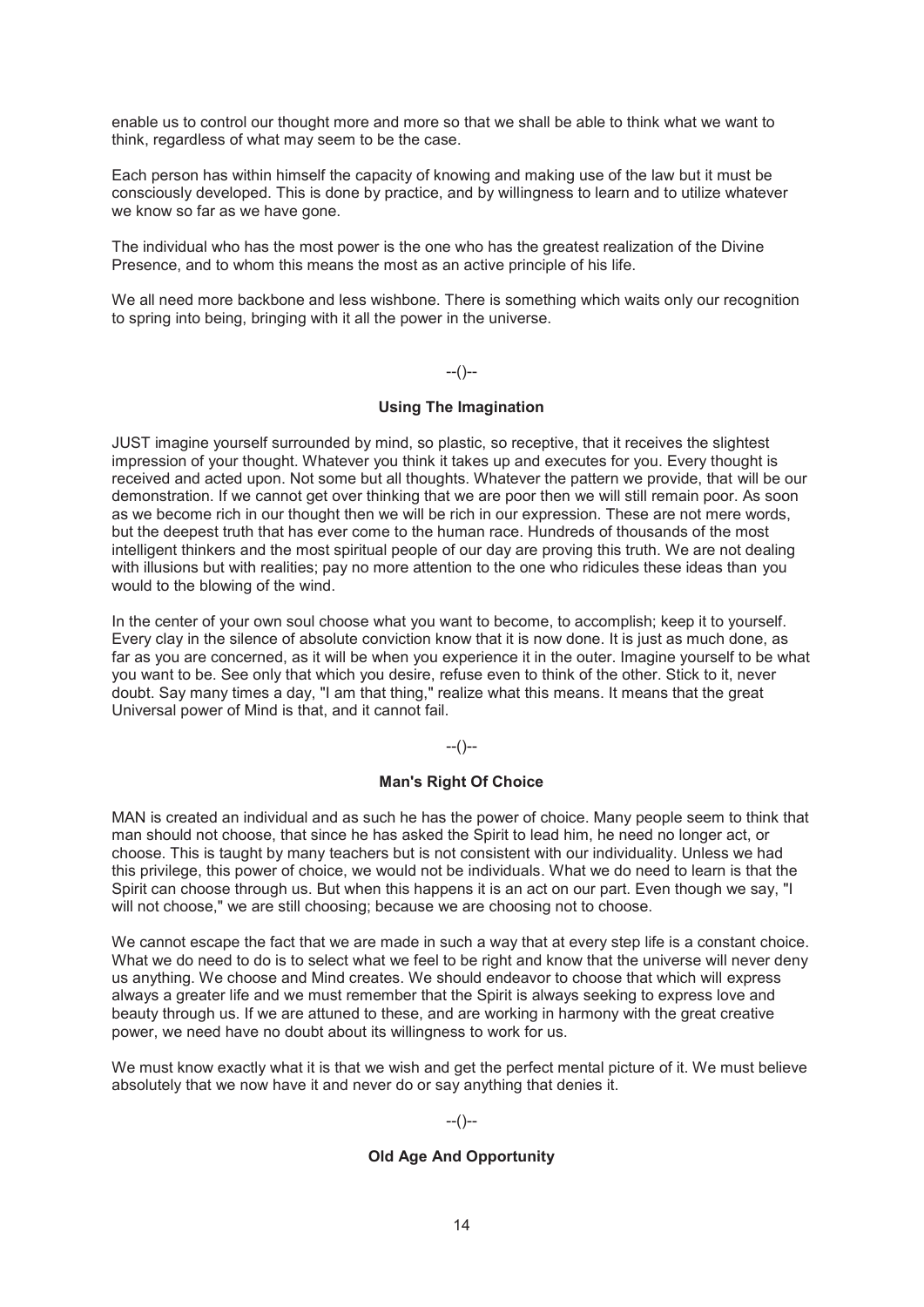ONE of the besetting errors of people is a belief that they are too old to do things. This comes from a lack of understanding what life really is. Life is consciousness and not years. The man or woman who is seventy years old should be better able to demonstrate than the man who is only twenty. He should have evolved a higher thought, and it is thought and not conditions that we are dealing with.

Amelia Barr was fifty-three before she wrote a book. After that she wrote over eighty, all of which had a large circulation. Mary Baker Eddy was sixty before she began her work, and she attended to all of her great activities until she passed from this plane to a higher one. The author of this book once took a man who was over sixty, one who thought his chance for success had gone, and through teaching him these principles in a year's time made him a prosperous business man. He is now doing well and was never before in his life so happy. The last time he was interviewed he said that business was increasing every day and that he had not begun yet. Every day he stands in his store and claims more activity. He speaks the word and realizes increase all the time. If this were not true then life would not be worth the living. What is a few years in eternity? We must get over these false notions about age and competition. In the truth the word competition is never mentioned. The people who think about it have never known the truth.

Life is what we make it from within and never from without. We are just as old as we think we are, no matter what the number of years may have been that we have lived on this planet.

 $-(-)$ 

#### **Demonstrating Success In Business**

ALL demonstrations take place within ourselves. Creation is eternally flowing through all things. The law is always working from that inner pattern. We do not struggle with conditions, we use principles which create conditions. What we can mentally encompass we can accomplish, no matter how hard it may seem from the outside.

All external things are but the outer rim of inner thought activity. You can easily prove this for yourself. If you are in business, say, running an ice cream stand or counter, and are not doing good business, look carefully into your own thought and see what you will find. You will find that it is an established belief there that business is not good. You are not feeling a sense of activity. You will not find within your thought any feeling of success. You are not expecting many customers.

Now suppose someone comes along and says to you: "What is the matter? Why are you not doing more business?" This is about what the answer would be: "People don't seem to want what I have to sell." Or perhaps something like this: "I am too old to compete with modern methods." Or even: "Well, times are hard." All this is negative thought.

Now this man to whom you are talking does not believe a word you have said. He knows that causation is in mind and not in matter, and he says: "The whole thing is in your own mind; the trouble with you is that you don't feel that you are a success."

Perhaps you have heard something of this before; if so you will ask him what he means, or perhaps you think he is talking about something peculiar; but we are taking it for granted that you are so anxious to do something to make your business a success that you will be willing to try anything, so you ask him to explain. He begins by telling you all is Mind; nothing moves but Mind moves it and that you are a center in this Mind. You do not understand how this relates in any way to your business, but he goes on to say that your thought decides whether your business shall be a success or a failure. Here you become indignant, and ask if he means to tell you that you want to fail. Of course he knows you do not, and he explains that while you wish success, you are thinking failure, fearing it, and that there is a law that makes your thought, never asking questions but at once sets about its fulfillment. You become interested and ask how this can be; in return you are asked this question: "How did anything come into being?" This sets you to thinking and of course you realize that there was a time when nothing existed but life; so whatever has come into being must have come from that life, for what we see must come from that which we do not see. You have to admit that. Then what you do not see must be the Cause of everything; and you must also admit that; and that Cause works by Law; this you are compelled to admit. Then this Law, being everywhere, must be in you; this is harder for you to see; but after much thought you begin to realize that it is so. Then you, without knowing where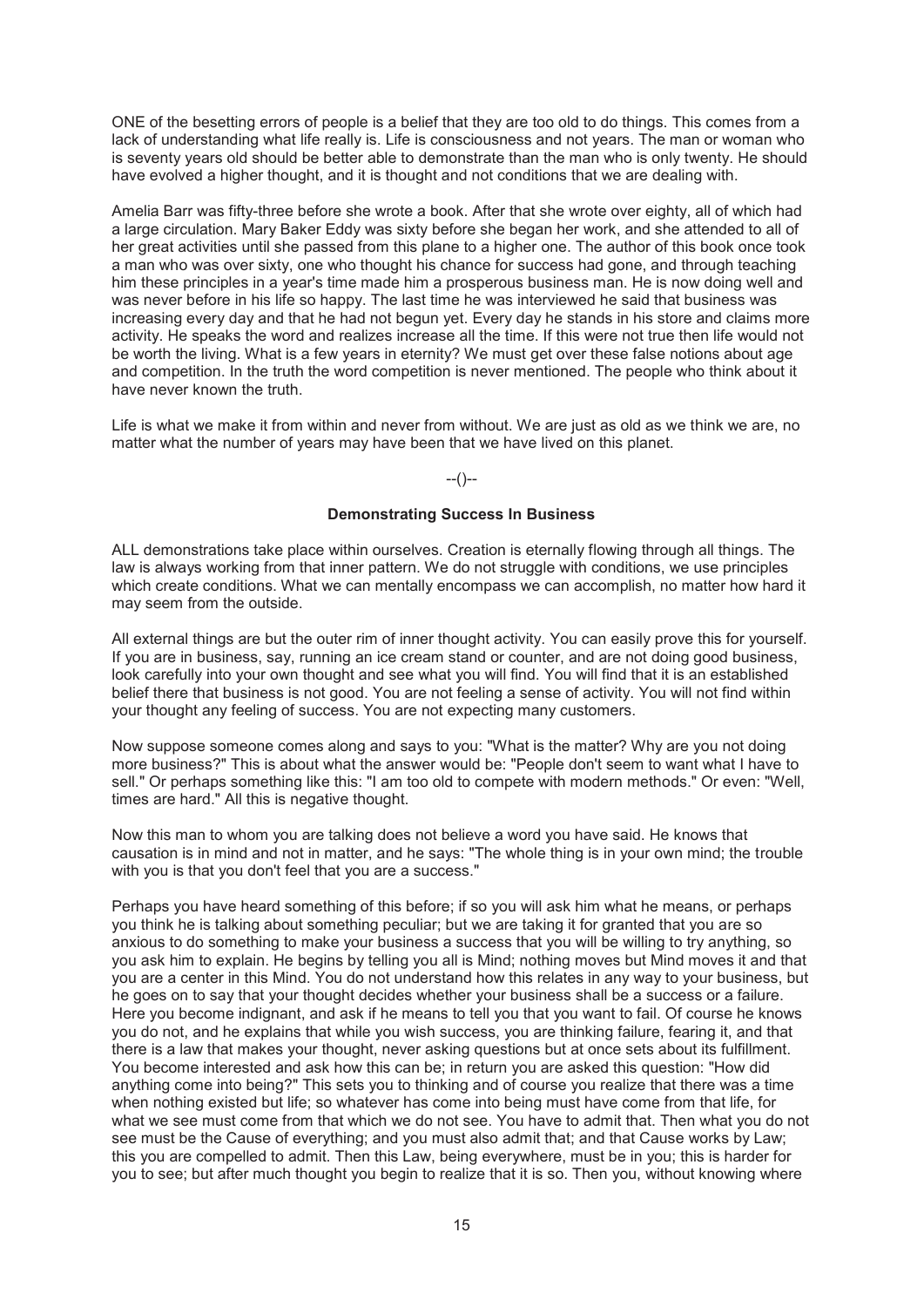your thought processes were leading you, have conceded that you, yourself, are the reason for what happens in your life, be it success or failure.

God couldn't make you any other way and at the same time make you a self-choosing individual. This is plain.

Now what are you going to do about it? This is what you must do. For every time that you have thought failure you are going to replace it with strong radiant thoughts of success. You are going to speak activity into your business. You are going daily to see nothing but activity and to know that it is Law that you are using, Universal Law, and as such your thought is as sure as the thought of God.

Daily you are going to give to the Great Creative Mind exactly what you want to happen. You will see only what you desire and in the silence of your soul you will speak and it will be done unto you. You will come to believe that a great Divine Love flows through you and your affairs. You will be grateful for this Love.

It fills your life. It satisfies your soul. You are a different man. You are so filled with activity and courage that when you meet people they will wonder at your energy. They will begin to wish simply to come in contact with you. They will feel uplifted.

In the course of a few months you will be a success. People will come to you and say: "How do you do it?" The answer will be the same that was given to you a few months ago.

Let the man who is speaking to the public do the same thing. Let him daily see throngs of people coming to hear him. Let him see nothing else. He will experience what he feels, and sees.

Always remember this. Life is from within outward, and never from without inward. You are the center of power in your own life.

Be sure and not take on false suggestion. The world is full of calamity howlers; turn from them, every one, no matter how great you think they may be; you haven't the time to waste over anything that is negative. You are a success, and you are giving to the Law, every day, just what you want done. And the Law is always working for you. All fear has gone and you know that there is but One Power in all the Universe. Happy is the man who knows this, the greatest of all Truths.

The whole thing resolves itself into our mental ability to control our thought. The man who can do this, can have what he wants, can do what he wishes, and becomes what he wills. Life, God, the Universe, is his.

--()--

# **Money A Spiritual Idea**

MANY people seem to think that money must be evil, although I have never as yet seen any who did not want a lot of this evil in their lives.

If all is an expression of life, then money is an expression of life, and as such, must be good. Without a certain amount of it in this life, we would have a hard time. But how to get it; that is the race problem. How shall we acquire wealth? Money didn't make itself, and not being self-creative it must be an effect. Behind it must be the Cause that projects it. That cause is never seen; no cause is ever seen. Consciousness is cause and people who have a money consciousness have the outward expression of it. People who have it as a sure reality in their mind, have it as an expression in their pocket. People who don't have this mental likeness don't have money in their pockets.

What we need to do is to acquire a money consciousness. This may seem very material, but the true idea of money is not material--it is spiritual. We need to make our unity with it. We can never do this while we hold it away from us by thinking that we haven't it. Let us change the method and begin to make our unity with supply by daily declaring that all the Power in the Universe is daily bringing to us all that we can use. Feel the presence of supply. Know that it is yours now.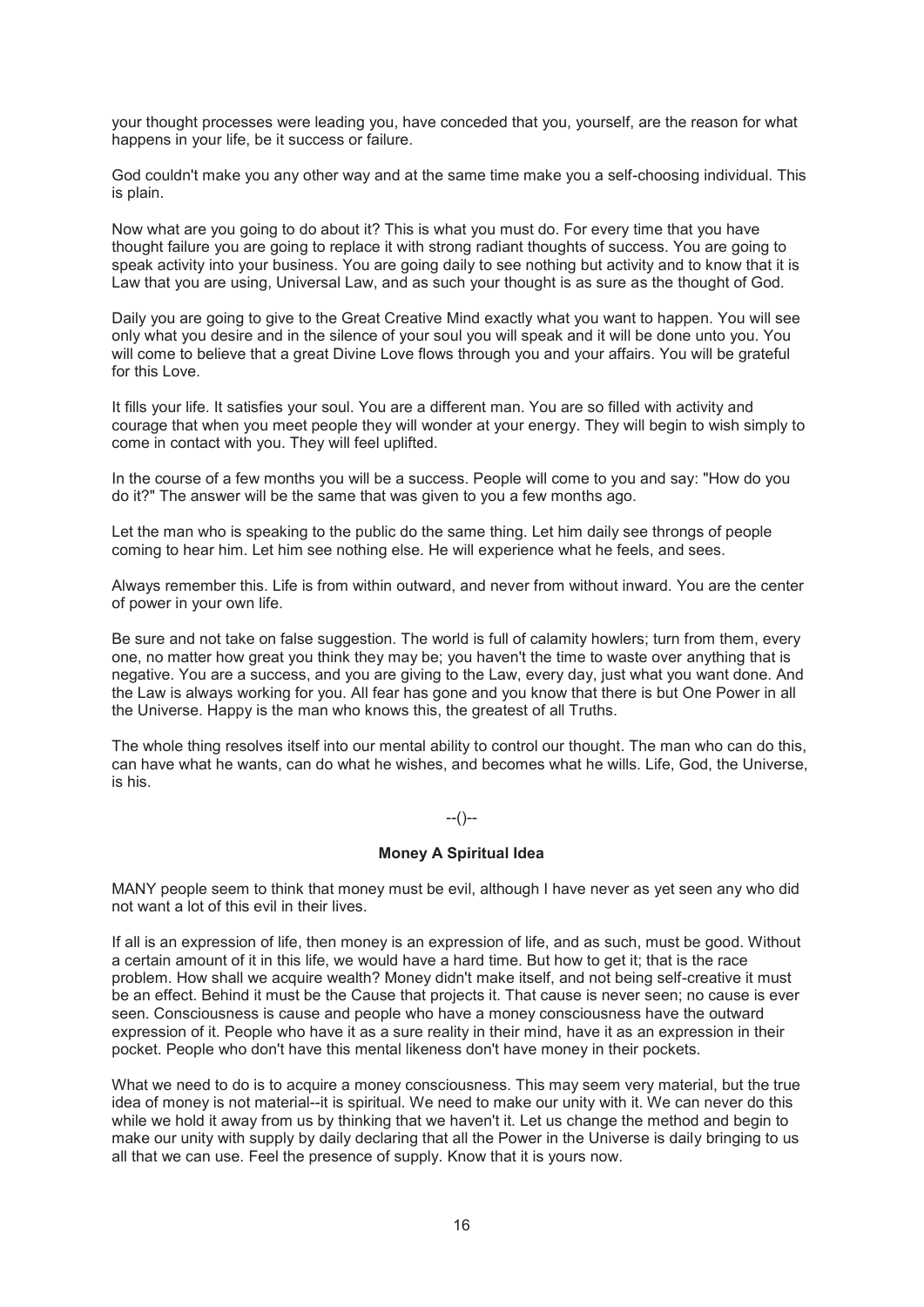Make yourself feel that you now have, and to you shall be given. Work with yourself until there is nothing in you that doubts. Money can not be kept away from the man who understands that all is Mind, and that Divine Law governs his life.

Daily give thanks for perfect supply. Feel it to be yours, that you have entered into the full possession of it now.

Refuse to talk poverty or limitation. Stick to it that you are rich. Get the million dollar consciousness. There is no other way, and this will react into everything that you do.

See money coming to you from every source and from every direction. Know that everything is working for your good.

Realize in your life the presence of an Omnipotent Power. Speak forth into It, and feel that It responds to your approach.

Whenever you see anything or anybody whom you think has more than you, at once affirm that you have the same thing. This doesn't mean that you have what is his, but that you have as much. It means that all you need is yours.

Whenever you think about anything big, at once say, "That means me." In this way you learn to unify yourself, in the Law, with large concepts, and according to the way that Law works, it will tend to produce that thing for you.

Never let yourself doubt for even a minute. Always be positive about yourself. Keep watch over the inner workings of your thought, and the Law will do the rest.

 $-(-)$ 

# **Action**

THE Universe is teeming with activity. There is motion everywhere. Nothing ever stands still. All activity comes from mind. If we want to be in line with things we must move. This doesn't mean that we must strain or struggle, but we must be willing to do our part by letting the Law work through us.

God can do for us only as we will allow Him to do through us. Intelligence gives us ideas and in our turn we work on them. But our work is no longer done in any sense of doubt or fear, for we know that we are dealing with something that never makes a mistake. We proceed with a calm confidence born of the inner trust in a Power that is Infinite. Behind all of our movements, then, is a great purpose, to let the Law work through us.

The Law of Activity must be complied with; we must be willing to take the way of outer activity. Jesus went to the tomb of Lazarus. We may have to go but there will accompany us something that never fails.

This law of activity we must use in our business. So many business places that we go into have such an atmosphere of inactivity, produce such a drowsy feeling, that we at once lose all interest in what is going on. We don't feel like buying. We leave that place without any apparent reason and go into another. Here we feel that all is life, all is motion, all is activity. We feel confident that this is the place we are looking for. We will buy here; we find just what we want; we are satisfied with our purchase and go away cheerful.

Now to create this activity something more than thought is essential. Not that it does not come first, but the one who has this thought of activity will naturally manifest it in vigorous, energetic movement which helps to produce a spirit of activity in his business and in everything he undertakes. Wherever you see a man who does not move, then you will find one whose thought is inactive; the two always go together.

A man in a store or place of business should always be moving his goods. He should always be doing something. People will see this and getting the thought of activity behind it will want to trade there. We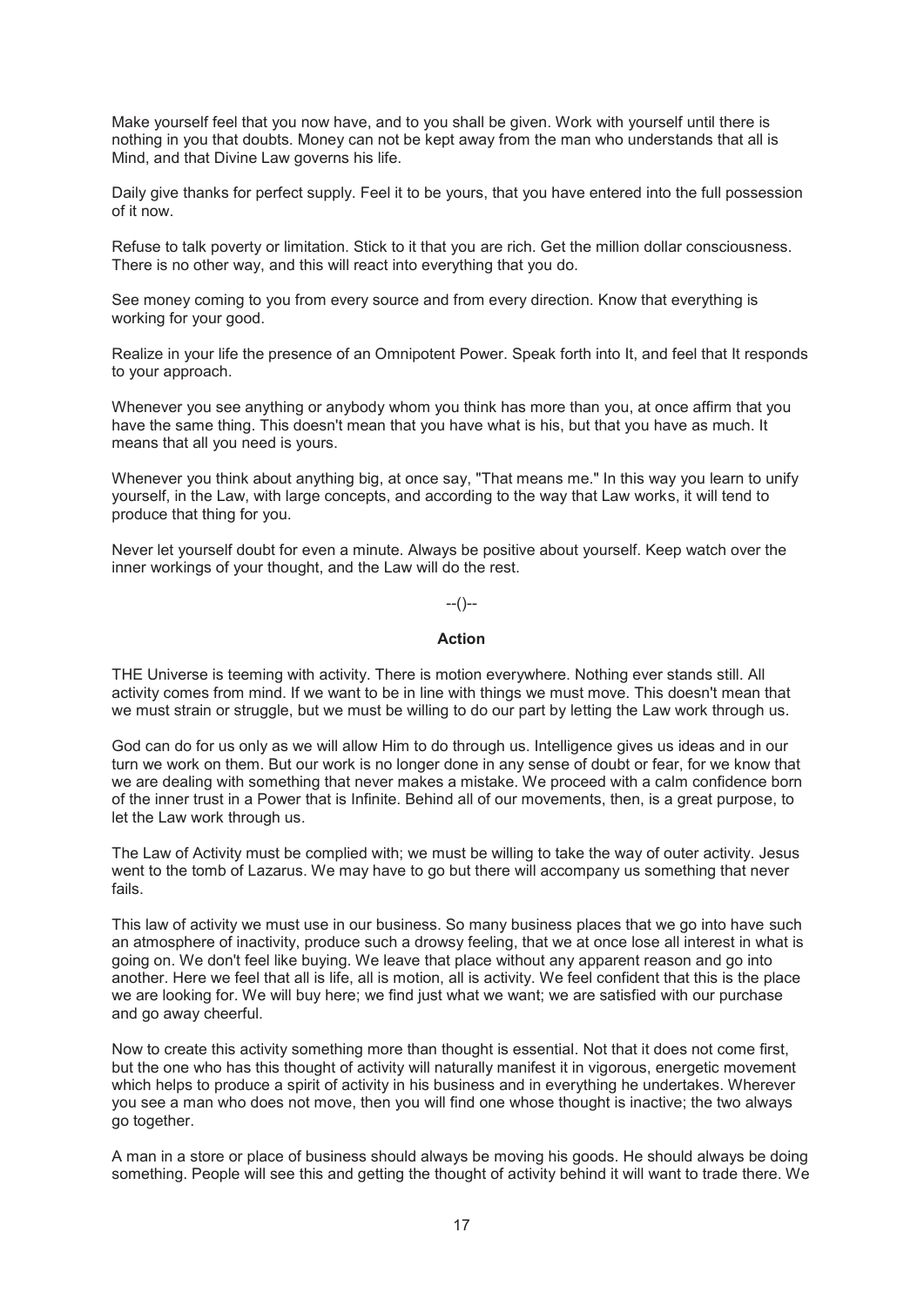are not attracted to a store that always has the same things on the same shelf. The world likes action, change. Action is Life.

Let a clerk in a store think activity and begin to manifest it, even though he may not be waiting on customers, and in a short time he will be waiting on them. Alertness is the word. Always be alert. There must be mental alertness before there can be physical activity.

Act as though things were happening even though they may not appear to be. Keep things moving and soon you will have to avoid the rush. Activity is genius. Half the stores that you go into make you sleepy before you get out, and you feel as though you can't get out fast enough. The other half are alive and those are the ones who are doing the business of the world.

The man who is active in his thought doesn't have to sit by himself to think; he works while he thinks and so complies with the Law which has to work through him. The thought of activity makes him move, and the thought of confidence makes his movements sure, and the thought of Supreme Guidance makes his work intelligent.

We must be careful and not get into ruts; always be doing something new and different, and you will find life becomes a great game in which you are taking the leading part.

Life will never become tiresome to the active mind and body. It is so interesting that we wonder if we will ever get enough of it. Some people get into such lazy mental habits that a new idea cannot find entrance. Great things are done by people who think great thoughts and then go out into the world to make their dreams come true.

If you can't find anything new to do, go home and change the bed around, or the piano; put the cook stove in the parlor and eat on the back step for a time. It will start something moving and changing in you that will never stop. The wide awake person can find so many things to do that he hasn't time even to begin in this life and he knows that Eternity is necessary to carry out the ideals that he already has evolved.

Everything comes from Mind, but Mind acts on itself and we must act on ourselves and on conditions; not as a slave but as a master. Be interested in life, if you want life to be interested in you. Act in Life and Life will act through you. So will you also become one of the great people on earth.

 $-(-)$ 

## **Ideas Of The Infinite**

SUPPOSE that we wish to draw from the Universal Mind some definite idea, some guidance, some information, some leading. How are we going to do this? First we must become convinced that we can do it.

Where do all the inventions come from? Where does Edison get his information about electricity? Where, if not direct from the Mind of the Universe? Everything that has ever come into the race comes direct from Mind. There is nothing else it could come from.

Every invention is but a discovery of something that already is, although we may not have seen it. Where does the harmony of music come from? Where could it originate except in Mind? Does not a great musician listen and hear something that we do not hear? His ear is attuned to Harmony and he catches it straight from Life itself and interprets it to the world. We are surrounded by the music of the spheres but few of us ever catch the sound.

We are so filled with trouble that the Divine Melody is never heard. If we could see, if we could hear, if we could understand, if we only realized the presence of the All, what could we not do?

When a great thought springs up in the mind of an individual, when a great poem is written, when a great work of art is wrought by some receptive artist, it is simply a sign that the veil is thin between; he has caught a glimpse of reality.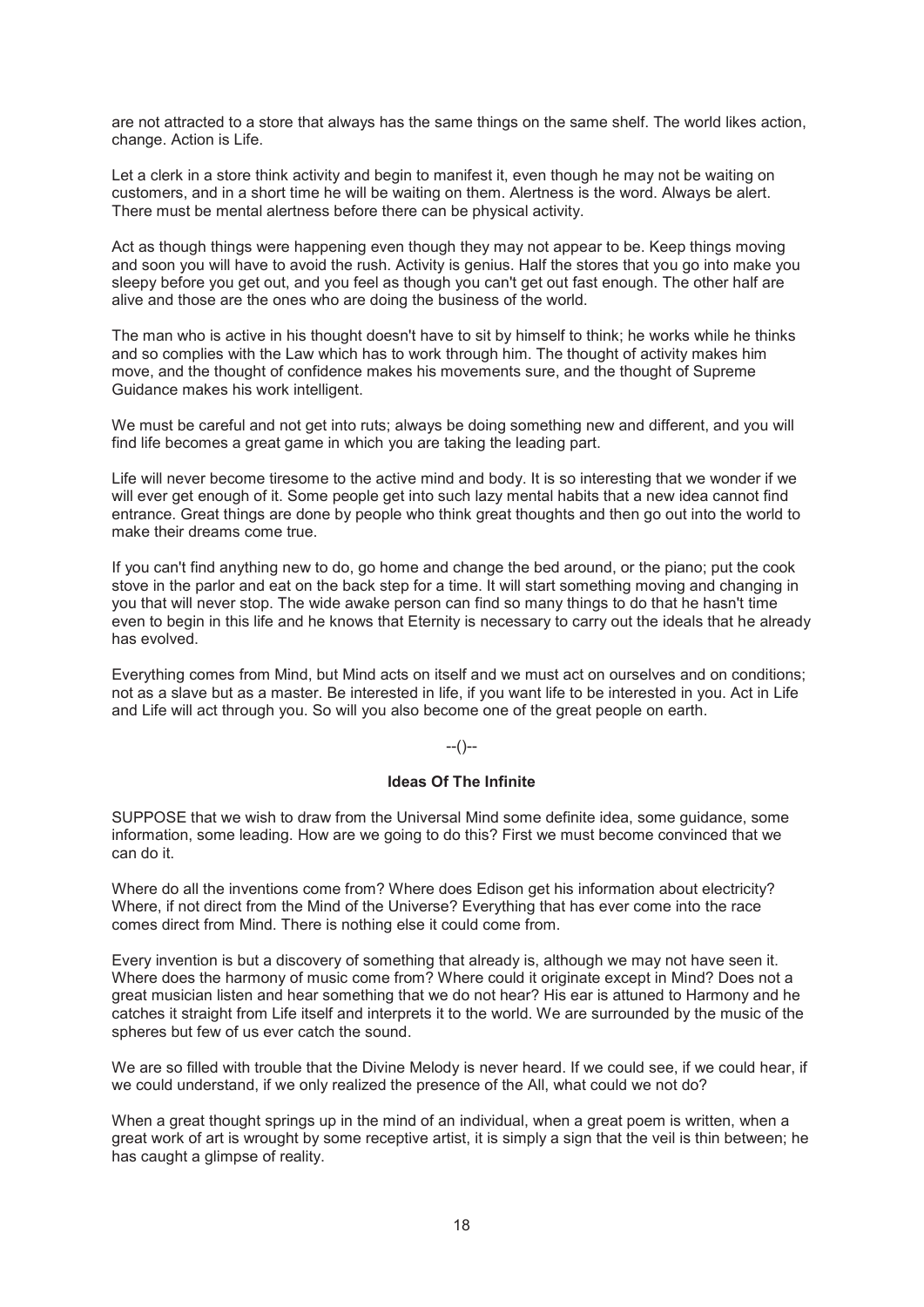But for most of us Inspiration is not to be depended on, and we must take the slower but none the less sure method of receiving straight from the Infinite. The method is a simple one and very effective. When you want to know a certain thing, or how to begin a certain line of action:

First, you must be quiet within yourself. You must not be confused by any outward appearance. Never become disturbed by effects. They didn't make themselves and have no intelligence to contradict you.

Be quiet until you realize the presence of absolute Intelligence all around you, of the Mind that knows. Now get a perfect picture of just what you desire. You cannot get a picture unless you know what it is you want. Put your mind in touch with Universal Mind, saying just what you are waiting for. Ask for it, believe that you are receiving it, and wait. After a few minutes declare that you now know, even though you may not seem to know, yet in the depths of consciousness you have received the impression. Give thanks that you now receive. Do this every day until you get some direction. It is sometimes a good thing to do this just before going to sleep.

Never, after you have done this, deny the knowledge that has been given you. The time will come when some idea will begin to take form. Wait for it and, when it does appear, act upon it with all the conviction of one who is perfectly sure of himself.

You have gotten understanding straight from the source of all understanding, knowledge from the source of knowledge. All can do this if they will be persistent. It is a sure direction and guidance and will never fail us. But we must be sure that we are not denying in other moments what we affirm in the moments of Faith. In this way we will make fewer mistakes and in time our lives will be controlled by supreme wisdom and understanding.

--()--

# **Don't Be A Leaner**

NEVER lean on other people. You have strength of your own that is great enough to do all that is necessary. The Almighty has implanted genius within the soul of everyone and what we need to do is to unearth that inner genius and cause it to shine forth. We will never do this while we look to others for guidance. "To thine own self repair, wait thou within the silence dim, and thou shalt find Him there."

All the power and intelligence of the Universe is already within, waiting to be utilized. The Divine Spark must be fanned into a blaze of the living Fire of your own divinity.

Self-reliance is the word to dwell on. Listen to your own voice; it will speak in terms that are unmistakable. Trust in your own self more than in all else. All great men have learned to do this. Every person, within his own soul, is in direct communication with the Infinite Understanding. When we depend on other people we are simply taking their light and trying to light our path with it. When we depend on ourselves we are depending on that inner voice that is God, speaking in and through man. "Man is the inlet and the outlet to all there is in God." God has made us and brought us up to where we recognize our own individuality; from now on we will have to let Him express through us. If it were different we should not be individuals. "Behold I stand at the door and wait." This is a statement of the near presence of power; but we, the Individual, must open the door. This door is our thought and we are the guardian of it, and when we do open the door we will find that the Divine Presence is right at hand, waiting, ready and willing to do for us all that we can believe.

We are strong with the strength of the Infinite. We are not weak. We are great and not mean. We are One with the Infinite Mind.

When you have a real thing to do, keep it to yourself. Don't talk about it. Just know in your own mind what it is that you want and keep still about it. Often when we think that we will do some big thing we begin to talk about it and the first thing we know all the power seems to be gone.

This is what happens. We are all sending out into Mind a constant stream of thought; the clearer it is, the better will it manifest; if it becomes doubtful it will not have so clear a manifestation. If it is confused it will manifest only confusion. All this is according to the Law of Cause and Effect, and we cannot change that Law. Too often, when we tell our friends what we are going to do, they confuse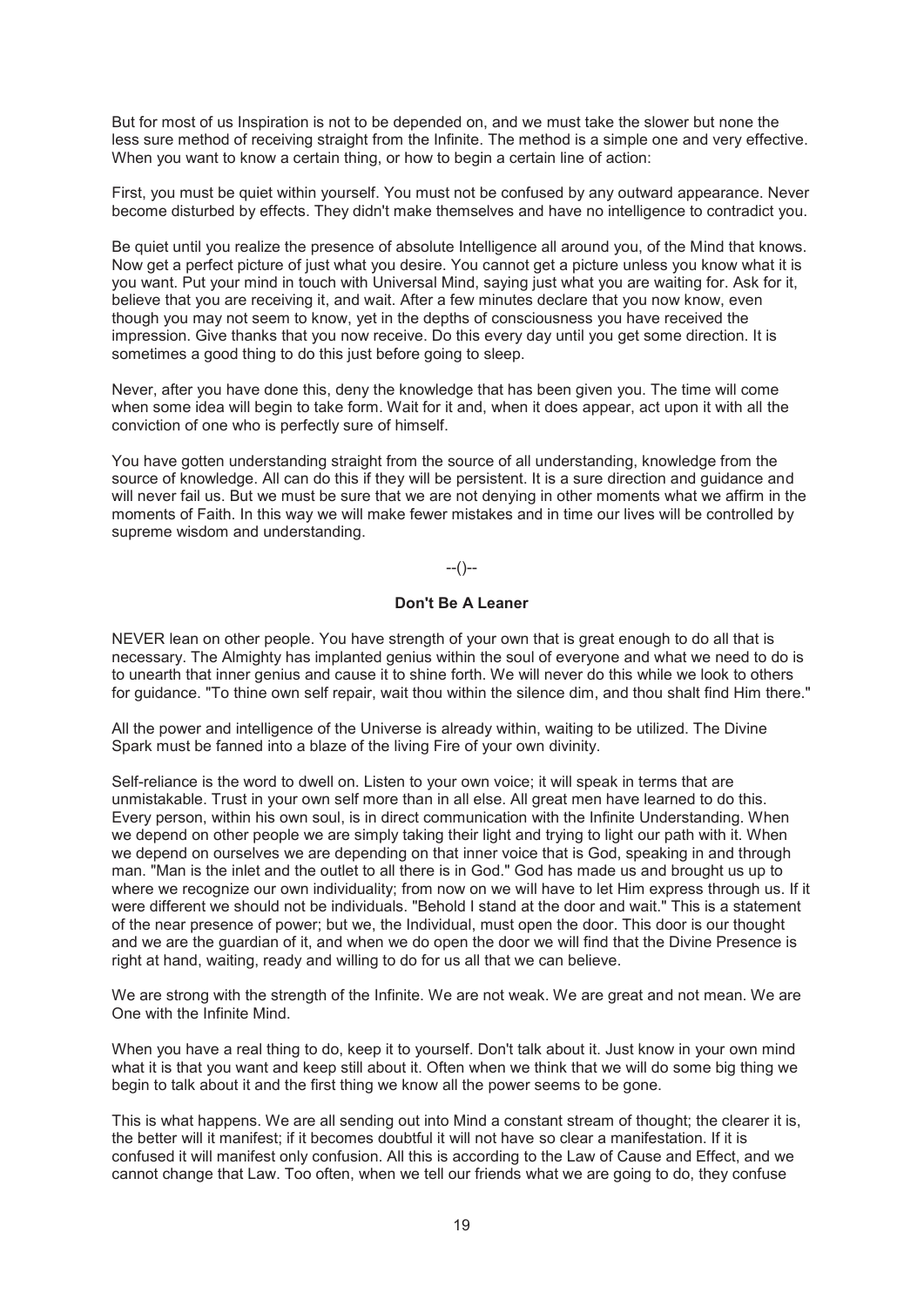our thought by laughing about it, or by doubting our capacity to do so large a thing. Of course this would not happen if we were always positive, but when we become the least bit negative it will react and we will lose that power of clearness which is absolutely necessary to good creative work.

When you want to do a big thing, get the mental pattern, make it perfect, know just what it means, enlarge your thought, keep it to yourself, pass it over to the creative power behind all things, wait and listen, and when the impression comes, follow it with assurance. Don't talk to anyone about it. Never listen to negative talk or pay any attention to it and you will succeed where all others fail.

## $-(-)$

## **Causes And Conditions**

WHEN we realize that life is not fundamentally physical, but mental and spiritual, it will not be hard for us to see that by a certain mental and spiritual process we can demonstrate what we want.

We are not dealing with conditions but with causes. Causes originate only from the unseen side of life. This is not strange as the same might be said of electricity, or even of life itself. We do not see life, we only see what it does. This we call a condition. Of itself it is simply an effect. We are living in the outer world of effects and in the inner world of causes. These causes we set in motion by our thought, and, through the power inherent within the cause, expresses the thought as a condition. It follows that the cause must be equal to the effect and that the effect always evaluates with the cause held in mind. Everything comes from One Substance, and our thought qualifies that Substance and determines what is to take place in our life.

The whole teaching of the Bhagavad Gita is that there is but One and that it becomes to us just what we first believe into it. In other words we manifest the unmanifested. This in no way takes away from the omnipotence of God, but adds to it, for He has created something that is able to do this. God still rules in the Universe, but we are given the power to rule in our lives.

We must realize, then, absolutely that we are dealing with a Substance that we have a right to deal with, and by learning its laws we will be able to subject them to our use, just as Edison does with electricity. Law is but we must use it.

The substance that we deal with, in itself, is never limited, but we often are, because we draw only what we believe.

Because we are limited is no reason why the Universe should have limitation. Our limitation is only our unbelief; life can give us a big thing or a little thing. When it gives us a little thing, it is not limited, any more than life is limited when it makes a grain of sand, because it could just as well have made a planet. But in the great scheme of things all kinds of forms, small and large, are necessary, which, combined, make a complete whole. The power and substance behind everything remain Infinite.

Now this life can become to us only through us, and that becoming is the passing of Spirit into expression in our lives through the form of the thought that we give to it. In itself life is never limited; an ant has just as much life as an elephant though smaller in size. The question is not one of size but one of consciousness.

We are not limited by actual boundaries, but by false ideas about life and by a failure to recognize that we are dealing with the Infinite.

Limitation is an experience of the race, but it is not the fault of God, it is the fault of man's perception. And to prove that this is so, let any man break the bonds of this false sense of life and he at once begins to express less and less limitation. It is a matter of the growth of the inner idea.

People often say when they are told this, "Do you think that I decided to be poor and miserable; do you take me for a fool?" No, you are not a fool, but it is quite possible that you have been fooled, and most of us have been. I know of no one who has escaped being fooled about life; you may not have had thoughts of poverty but at the same time you may have had thoughts that have produced it. Just watch the process of your thinking and see how many times a day you think something that you would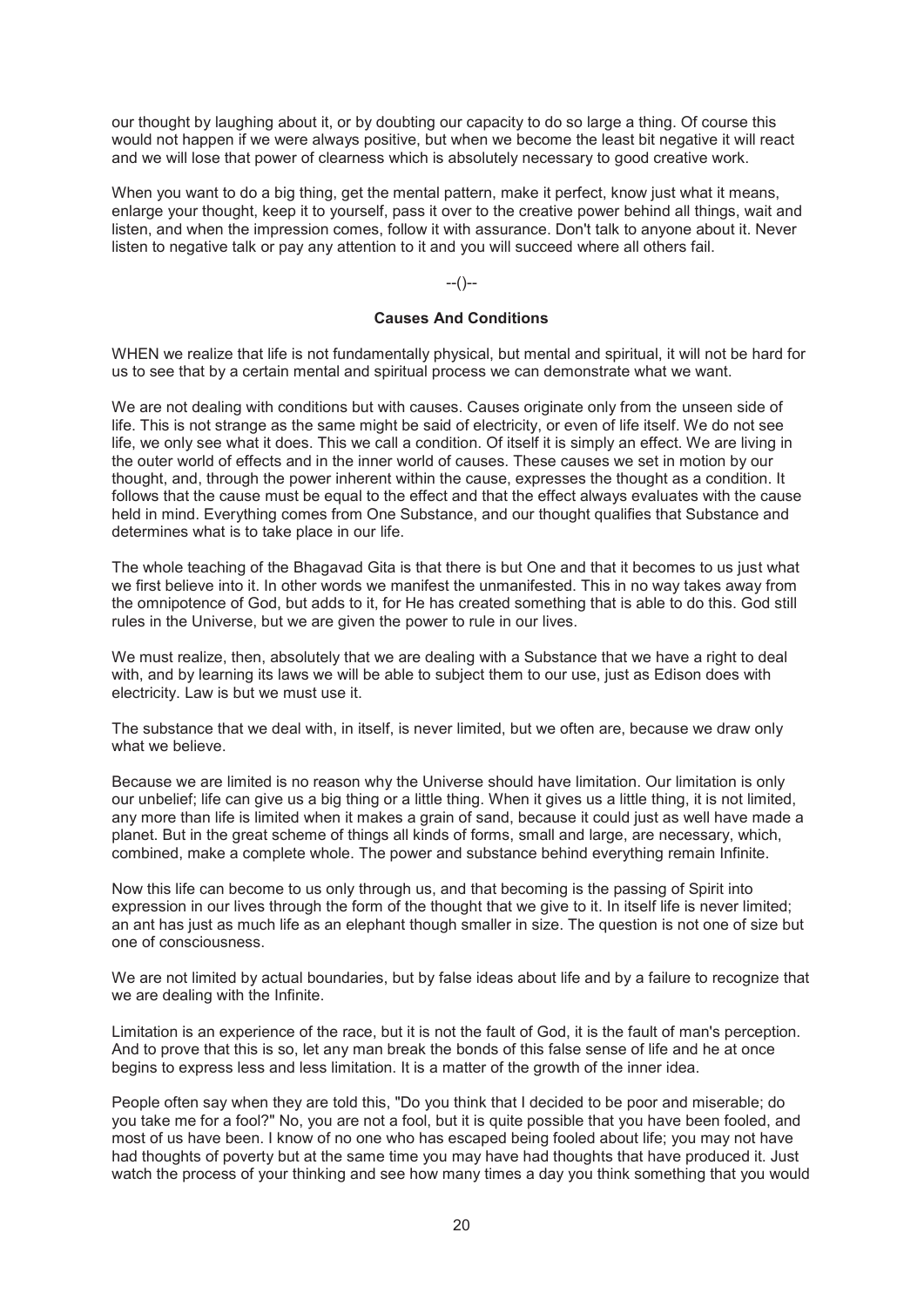not want to happen. This will satisfy you that you need to be watchful, that your thought needs to be controlled.

What we need to do is to reverse the process of our thinking and see to it that we think only positive, constructive thoughts. A calm determination to think just what we want to think regardless of conditions will do much to put us on the highway to a greater realization of life.

Of course we will fall, of course the road is not easy, but we will be growing. Daily we will be giving to the Creative Mind a newer and a greater concept to be worked out into the life around us. Daily we will be overcoming some negative tendency. We must stick to it until we gain the mastery of all our thought and in that day we will rise never to fall again.

We must be good-natured with ourselves, never becoming discouraged or giving up until we overcome. Feel that you are always backed by an Omnipotent power and a kind Father of Love and the way will become easier.

 $-(-)$ 

#### **Mental Equivalents**

ONE of the most necessary things to remember is that we cannot demonstrate life beyond our mental ability to embody. We give birth to an idea only from within ourselves. What we are, we put into our thinking. What we are not, we cannot put into it.

If we are to draw from Life what we want, we must first think it forth into Life. It always produces what we think. In order to have success, we must first conceive it in our own thought. This is not because we are creators, but because the flow of Life into manifestation, through us, must take the form we give to it, and if we want a thing we must have within ourselves the mental equivalent before we get it.

This is what Jesus meant when he said that we must believe when we pray. This belief is providing within us that something which knows before it sees what it asks for.

For instance, suppose a man is praying for activity (our idea of prayer is the accepting of a thing before we get it) in his affairs. First, before this activity can come, he must have it within himself; he must come to see activity in everything; there must be something that corresponds to the thing that he wants; he must have a mental equivalent.

We find that we attract to ourselves as much of anything as we embody within. As water will reach only its own level, so our outward conditions will re-produce only our inner realizations.

A man will always draw to him just what he is. But we can learn to provide within the image of what we desire and so in a definite way use the law to get just what we need. If at first we do not have a great realization of activity we will have to work on what we do have, and as our outer conditions come up to meet the inner cause, we will find that it will be much easier to enlarge the inner receptivity for something greater and more worth while. Of one thing we may be assured--we must all start somewhere, and that somewhere is within ourselves. In this within we must make the affirmation, and there, too, we must do the real work of realization. At the first the way may seem hard, for we are constantly confronted with that which seems to be, and we are not always sure of ourselves nor strong enough to overcome, but we may rest content in the assurance that we are growing. Every day we will be providing a bigger concept of life, and with the inner growth we will have an enlarged power to speak forth into the Creative Mind, with the result that we shall get a fresh impulse and be doing a bigger thing for ourselves. Growth and realization are always from within and never from without.

The old race suggestion of fear and poverty and limitation must be done away with and daily we must clear our thought from all that limits the One from showing forth in our life.

Remember that you are dealing with One power, and not with two. This will make it easier, for you do not have to overcome any condition, because conditions flow from within out, and not from without in.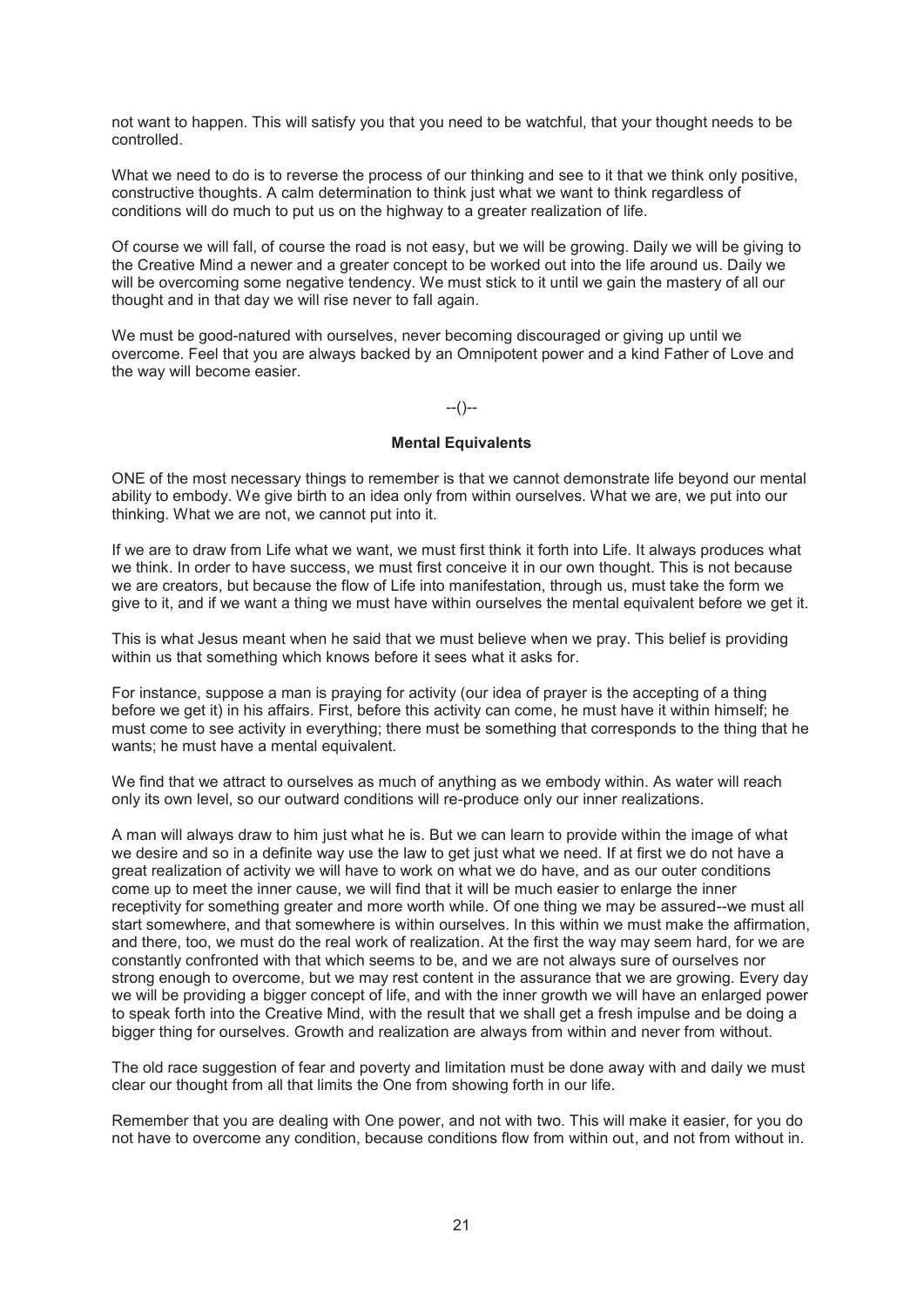A man going to a new town will at once begin to attract to him just what he brings in his thought. He should be very careful what he thinks. He should know just what he wants and daily give it over to the Supreme Mind, knowing that It will work for him. Old thoughts must be destroyed, and new must take their places. Every time the old thought comes look it squarely in the face and declare that it has no part in your mind. It has no power over you. You state the law and rely on it to the exclusion of all else. Daily try to see more and to understand more, feel every day that you are being especially looked after. There is no special creation for any individual, but we all specialize the law every time we think into it. For all our thought is taken up and something is always done with it.

A good practice is to sit and realize that you are a center of Divine attraction, that all things are coming to you, that the power within is going out and drawing back all that you will ever need. Don't argue about it, just do it, and when you have finished leave it all to the Law, knowing that it will be done. Declare that all life, all love and power are now in your life. Declare that you are now in the midst of plenty. Stick to it even though you may not as yet see the result. It will work and those who believe the most always get the most. Think of the Law as your friend. always looking out for your interest. Trust completely in it and it will bring your good to you.

--()--

#### **One Law And Many Manifestations**

PEOPLE often ask if the Law will not bring harm as well as good. This question would never be asked if people understood what Universal Law really means. Of course it will bring us what we think. All law will do the same thing. The law of electricity will either light our house or burn it down. We decide what we are to do with the Law. Law is always impersonal. There is no likelihood of using the Law for harmful purposes if we always use it for the more complete expression of life.

We must not use it for any purpose that we would not like to experience ourselves. This should answer all questions of that nature. Do I really want the thing I ask for? Am I willing to take for myself what I ask for other people? How can we use the Law for evil if we desire only the good? We cannot and we should not bother about it. We want only the good for ourselves and for the whole world; when we have started causation, at once the Law will set to work carrying out our plans. Never distrust the Law and become afraid lest you misuse it. That is a great mistake, all Law is impersonal and cares not who uses it. It will bring to all just what is already in their thought. No person can long use it in a destructive way, for it will destroy himself if he persists in doing wrong. We have no responsibility for any one except ourselves. Get over all idea that you must save the world; we have all tried and have all failed. We may, by demonstrating in our own lives, prove that the Law really exists as the great power behind all things. This is all that we can do. Every one must do the same thing for himself. Let the dead bury their dead, and see that you live. In this you are not selfish but are simply proving that law governs your life. All can do the same when they come to believe, and none until they believe.

--()--

#### **Transcending Previous Conditions**

WHAT if at times we attract something that we do not want? What about all the things that we have already attracted into our lives? Must we still suffer until the last farthing be paid? Are we bound by Karma? Yes, in a certain degree we are bound by what we have done; it is impossible to set law in motion and not have it produce. What we sow we must also reap, of that there is no doubt; but here is something to think about; the Bible also says that if a man repents his "sins are blotted out, and remembered no more forever." Here we have two statements which at first seem not to agree. The first says that we must suffer from what we have done, and the second that under certain conditions we will not have to suffer. What are those conditions? A changed attitude toward the Law. It means that we must stop thinking and acting in the wrong way.

When we do this we are taken out of the old order and established in the new. Someone will say: If that is true what about the law of cause and effect? Is that broken? No, it is this way: The law is not broken, it would still work out if we continued to use it in the wrong way; but when we reverse the cause, that is, think and act in a different way, then we have changed the flow of the Law. It is still the same Law but we have changed its flow, so that, instead of limiting us and punishing us, it frees and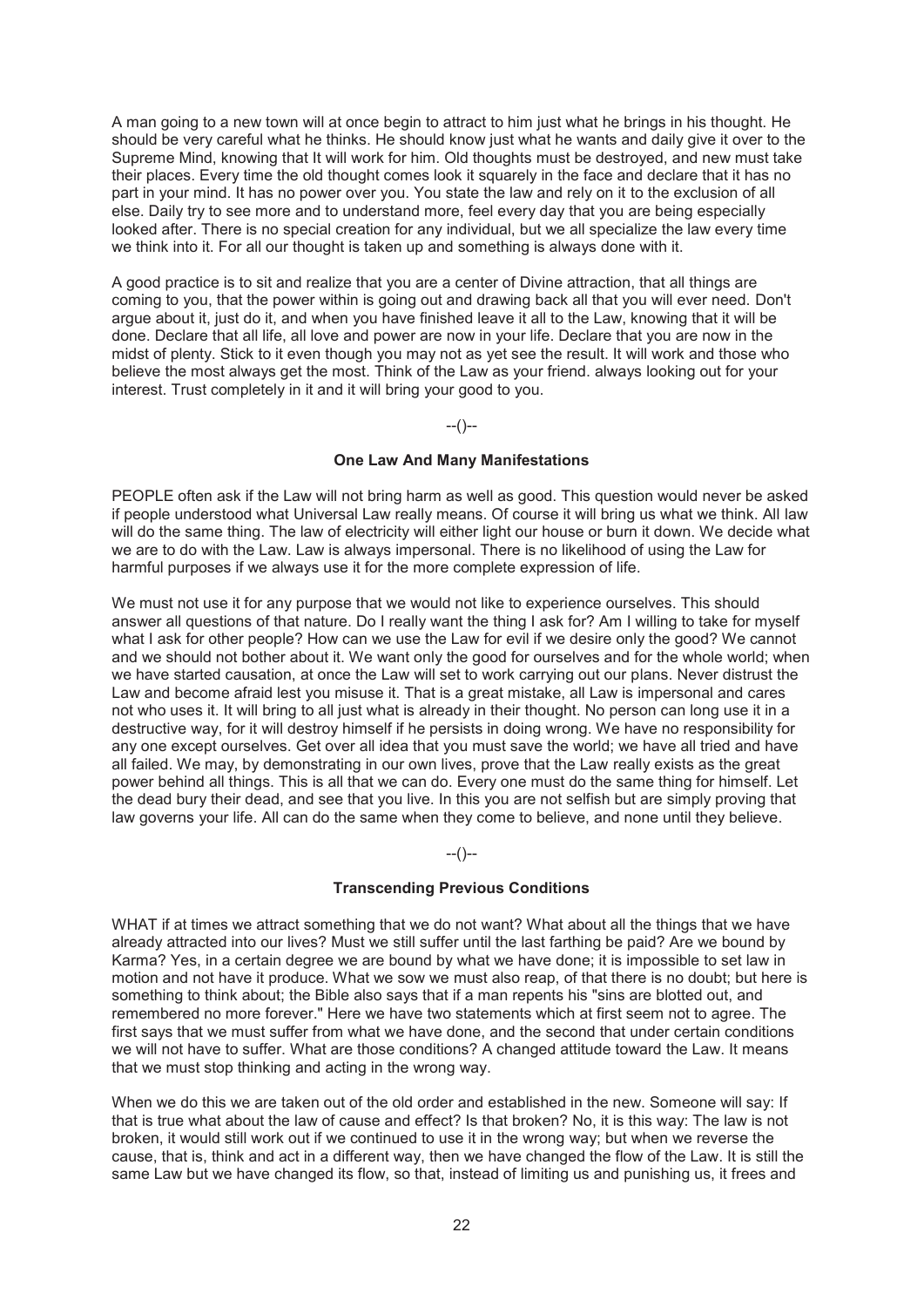blesses. It is still the law but we have changed our attitude toward it. We might throw a ball at the window, and if nothing stopped it, it would break the glass. Here is law in motion. But if someone catches the ball before it reaches the window, the glass will not be broken. Neither the glass nor the law will be broken. The flow of law will be changed, that is all. So can we, no matter what has happened in the past, so transcend the old experience, that it will no longer have any effect upon us. So if we have attracted something that is not best to keep, we will remember that we do not have to keep it. It was the best that we knew at the time, and so was good as far as it went, but now we know more and can do better.

As law works without variation, so does the law of attraction work the same way. All that we have to do is to drop the undesired thing from our thought, forgive ourselves and start anew. We must never even think of it again. Let go of it once and for all. Our various experiences will teach us more and more to try to mold all of our thoughts and desires, so that they will be in line with the fundamental purpose of the Great Mind, the expression of that which is perfect. To fear to make conscious use of the Law would be to paralyze all efforts of progress.

More and more will we come to see that a great cosmic plan is being worked out, and that all we have to do is to lend ourselves to it, in order that we may attain unto a real degree of life. As we do subject our thought to the greater purposes we are correspondingly blest, because we are working more in line with the Father, who from the beginning knew the end. We should never lose sight of the fact that we are each given the individual right to use the law, and that we cannot escape from using it.

Let us, then, go forward with the belief that a greater power is working through us; that all law is a law of good; that we have planted our seed of thought in the Mind of the Absolute; and that we can go our way rejoicing in the Divine privilege of working with the Infinite.

--()--

#### **Understanding And Misunderstanding**

THERE are many persons who are constantly unhappy because they seem always to be misunderstood. They find it hard to use the law of attraction in an affirmative way, and they keep on drawing to themselves experiences which they would rather have avoided. The trouble with them is that there is always an undercurrent of thought which either neutralizes or destroys whatever helpful thoughts they have set in motion in their moments of greater strength. Such persons are usually very sensitive, and while this is a quality which is most creative when under control, it is most destructive when uncontrolled, because it is most chaotic. They should first come to know the law and see how it works, and then treat themselves to overcome all sensitiveness. They should realize that everyone in the world is a friend, and prove this by never saying anything unkind to any one or about any one. They must within themselves see all people as perfect beings made in the Divine Image; and, seeing nothing else, they will in time be able to say that this is also the way that all people see them. Holding this as the law of their lives they will destroy all negative thought; and then, with that power which is always in a sensitive person, but which is now under control, they will find that life is theirs to do with as they please, the only requirement being that as they sow so must they also reap. We all know that anything that is unlike good is of short duration, but anything that embodies the good is like God, ever present and Eternal. We free ourselves through the same law under which we first bound ourselves.

The ordinary individual unknowingly does something that destroys any possibility of getting good results in the demonstration of prosperity. He affirms his good and makes his unity with it, and this is right, but he does not stop looking at it in others, which is wrong and is the cause of confusion. We cannot affirm a principle and deny it in the same breath. We must become what we want and we will never be able to do that while we still persist in seeing what we do not want, no matter where we see it. We cannot believe that something is possible for us without also believing the same for every individual.

One of the ways of attainment is, of a necessity, the way of universal love: coming to see all as the true sons of God, one with the Infinite Mind. This is no mere sentiment but the clear statement of a fundamental law and that man who does not obey it, is opposing the very thing that brought him into expression. It is true that through mental means alone he may bring to himself things and he may hold them as long as the will lasts. This is the ordinary way, but we want more than compelling things to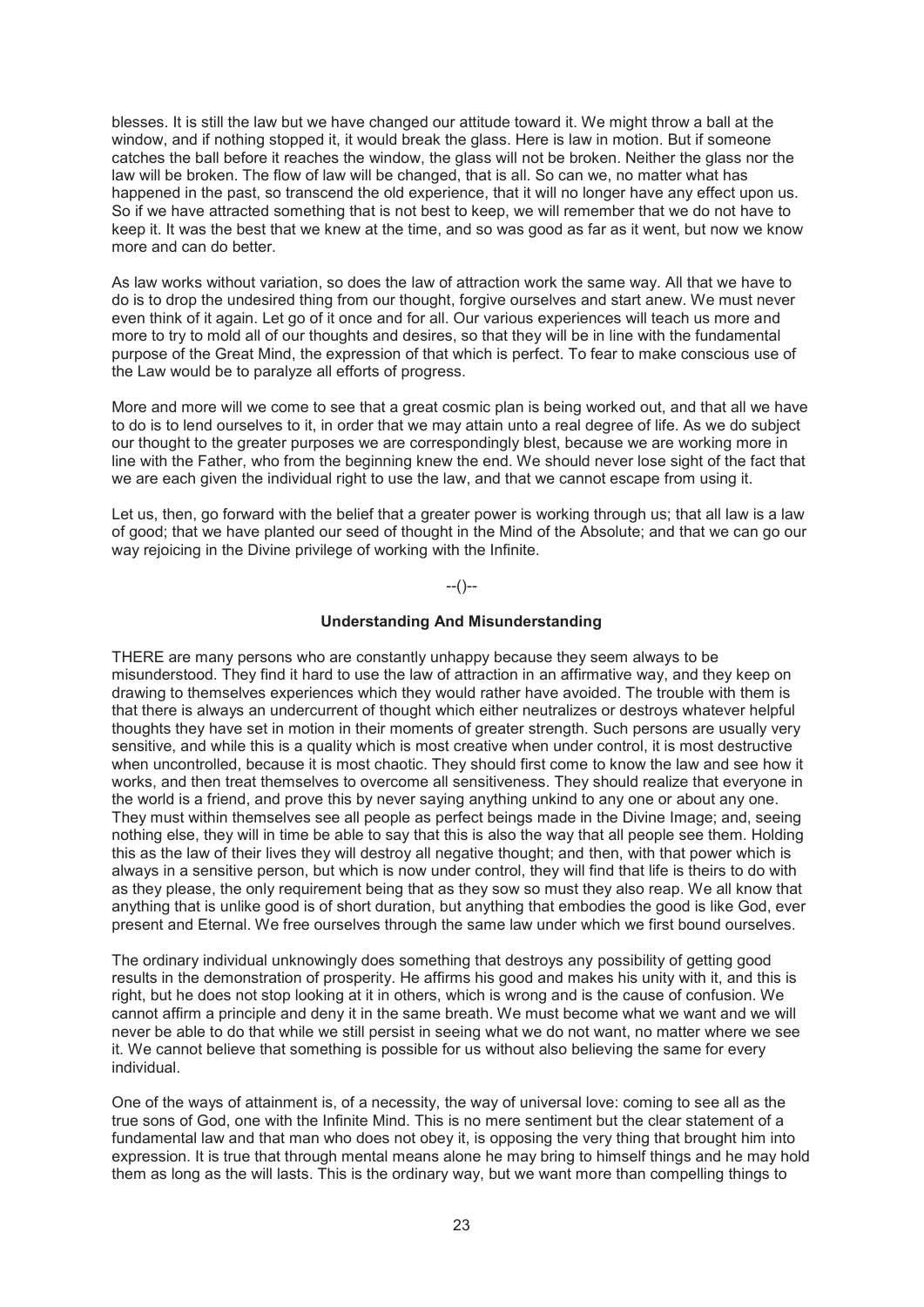appear. What we want is that things should gravitate to us because we are employing the same law that God uses. When we so attain this attitude of mind, then that which is brought into manifestation will never be lost, for it will be as eternal as the law of God and cannot be destroyed forever. It is a comfort to know that we do not have to make things happen, but that the law of Divine love is all that we will ever need; it will relieve the overworked brain and the fagged muscle just to be still and know that we are One with the ALL in ALL.

How can we enter in, if at one and the same time we are believing for ourselves and beholding the beam in our brother's eye? Does that not obstruct the view and pervert our own natures? We must see only the good and let nothing else enter into our minds. Universal love to all people and to all things is but returning love to the source of all love, to Him who creates all in love and holds all in divine care. The sun shines on all alike. Shall we separate and divide where God has so carefully united? We are dividing our own things when we do this, and sooner or later the Law of Absolute Justice that weighs out to each one his just measure will balance the account, and then we shall be obliged to suffer for the mistakes we have made. God does not bring this agony on us but we have imposed it on ourselves. If from selfish motives alone, we must love all things and look upon all things as good, made from the substance of the Father.

We can only hope to bring to ourselves that which we draw through the avenue of love. We must watch our thinking and if we have aught against any soul, get rid of it as soon as possible. This is the only safe and sure way. Did not Jesus at the supreme moment of sacrifice ask that the Father forgive all the wrong that was being clone to Him? Shall we suppose that 'we can do it in a better way? If we do not at the present time love all people, then we must learn how to do it, and the way will become easier, when all condemnation is gone forever and we behold only good. God is good and God is Love; more than this we cannot ask nor conceive.

Another thing that we must eliminate is talking about limitation; we must not even think of it or read about it, or have any connection with it in any of our thinking, for we get only that which we think, no more and no less. This will be a hard thing to do. But if we remember that we are working out the science of being, though it may seem long and hard at times we sooner or later do it, and once done it is done forever. Every step in advance is an Eternal step, and will never have to be taken again. We are not building for a day or a year, but we are building for all time and for Eternity. So we will build the more stately mansion under the Supreme wisdom and the unfailing guidance of the Spirit, and we will do unto all, even as we would have them do unto us; there is no other way. The wise will listen, look and learn, then follow what they know to be the only way that is in line with the Divine will and purposes. So shall all see that God is good and in him is no evil.

 $-(-)$ 

### **Unusual Experience**

IN demonstrating the truth of supply we do not have to experience any peculiar emotion or psychic experience. We do not have to feel any thrills or anything of that sort. While it is true that some of these things may come, yet we should remember that what we are doing is dealing with law, and that as law it will obey us, when we comply with its nature and contact it in the right way. What we are doing, is stating something into Mind, and if the impression is clear in our own minds that it is and that it is done we have put all the activity we can put into it, until such a time as something happens in the external for us to work upon. So many people say, "I do wish that I could feel something, when I give a treatment." All this is a mistake and is an attempt to give a physical reason for life. What we do need to feel is that, since God is all and is good, he wants us to have only the good; and feeling this we should take what is already made for us. Our attitude towards such a good Father should constantly be one of thanksgiving. When we begin to prove the power of the truth we will always maintain this attitude. Know that you are dealing with a sure thing and that all you have to do is to know positively into it and wait for the results to come in the outer. Then do what your own good sense tells you to do, for this is the thought of God through you. More and more you will find that you are being led out of difficulty into that freedom which is the Divine birthright of every living soul. Go ahead, then, looking only at the things desired and never at the things not wanted. Victory will always be on the side that the majority of your thoughts rest on in absolute acceptance.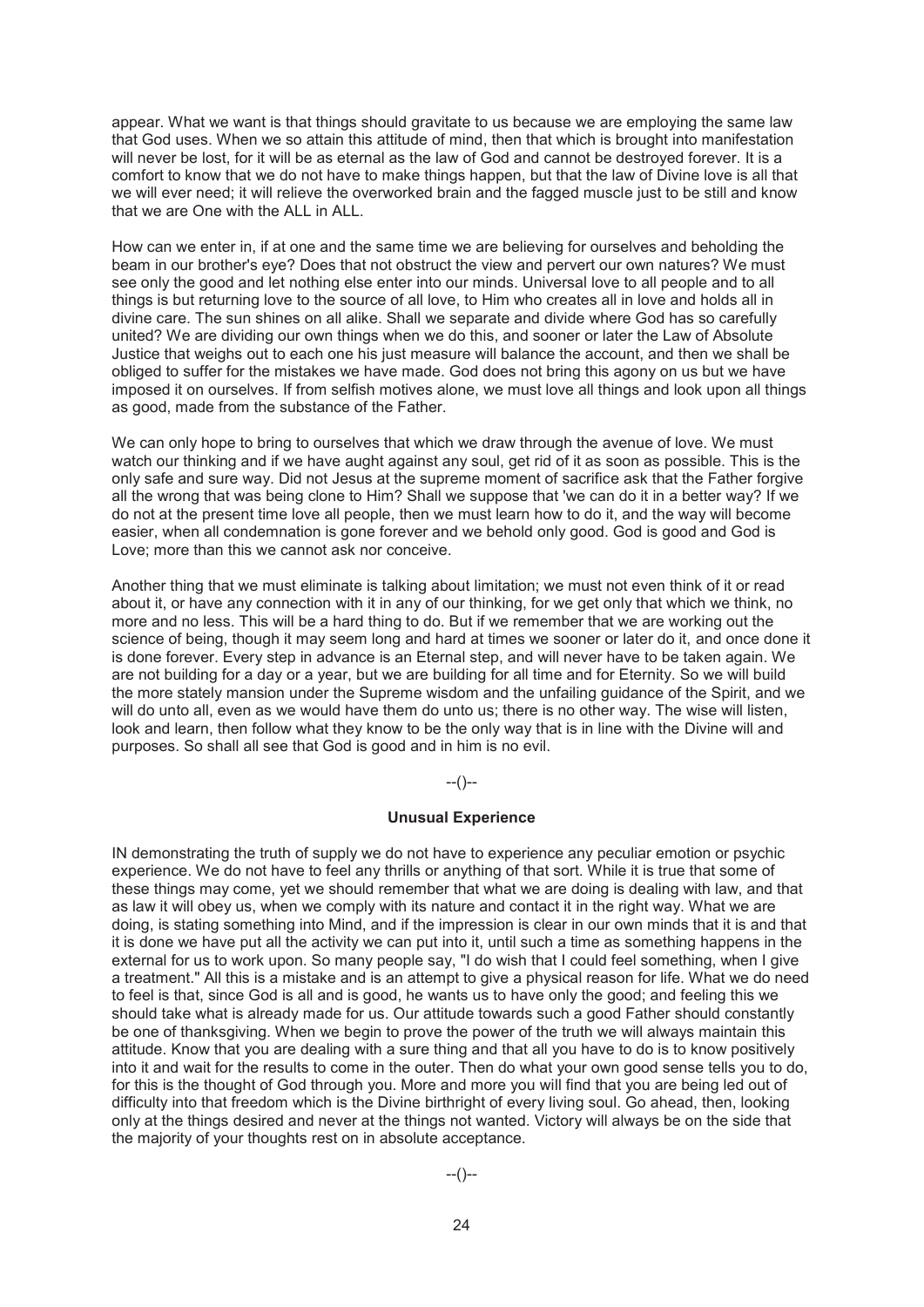#### **Visualizing**

SOME people visualize everything that they think of and many think that it is impossible to make a demonstration unless they possess the power to visualize. This is not the case. While a certain amount of vision is necessary, on the other hand it must be remembered that we are dealing with a power that is like the soil of the ground, which will produce the plant when we plant seed. It does not matter if we have never before seen a plant like the one that is to be made for us. Our thought is the seed and mind is the soil. We are always planting and harvesting. All that we need to do is to plant only that which we want to harvest. This is not difficult to understand. We cannot think poverty and at the same time demonstrate plenty. If a person wants to visualize let him do so, and if he sees himself in full possession of his desire and knows that he is receiving, he will make his demonstration. If, on the other hand, he does not visualize, then let him simply state what he wants and absolutely believe that he has it and the result will always be the same.

Remember that you are always dealing with law and that this is the only way that anything could come into existence. Don't argue over it. That means that you have not as yet become convinced of the truth or you would not argue. Be convinced and rest in peace.

## $-(-)$

## **Where Demonstration Takes Place**

DOES demonstration take place in the patient, the practitioner or in the mind of God? Let us see; We are in the mind of God and so it must take place there. But the patient is also in the mind of God or there would be two minds, and so it must take place in the mind of the patient, also. But that is the mind of God, so what does it matter where it takes place? We do not have to project our thought, because Mind is right at hand and never leaves us at any time. All that we have to do is to know within ourselves, and, when we are absolutely convinced, we will have made the demonstration.

As far as the practitioner is concerned, all that he has to do is to convince himself. Here his work begins and ends. There is a power that will look after the rest. Is this not the supreme attitude of faith in higher power? Of course it is, and the more of that faith that we have, the easier it will be for us and the quicker we will receive an answer to our prayer. If you have a simple, childlike faith it will produce; but it should give us a greater faith when we know something of the way that the law operates. It follows, then, that we should, by understanding, have so great a faith that we shall never fail to get the affirmative answer to all of our thoughts. Each victory will strengthen us until the time will come when we will no longer have to say I hope or believe, but I know.

--()--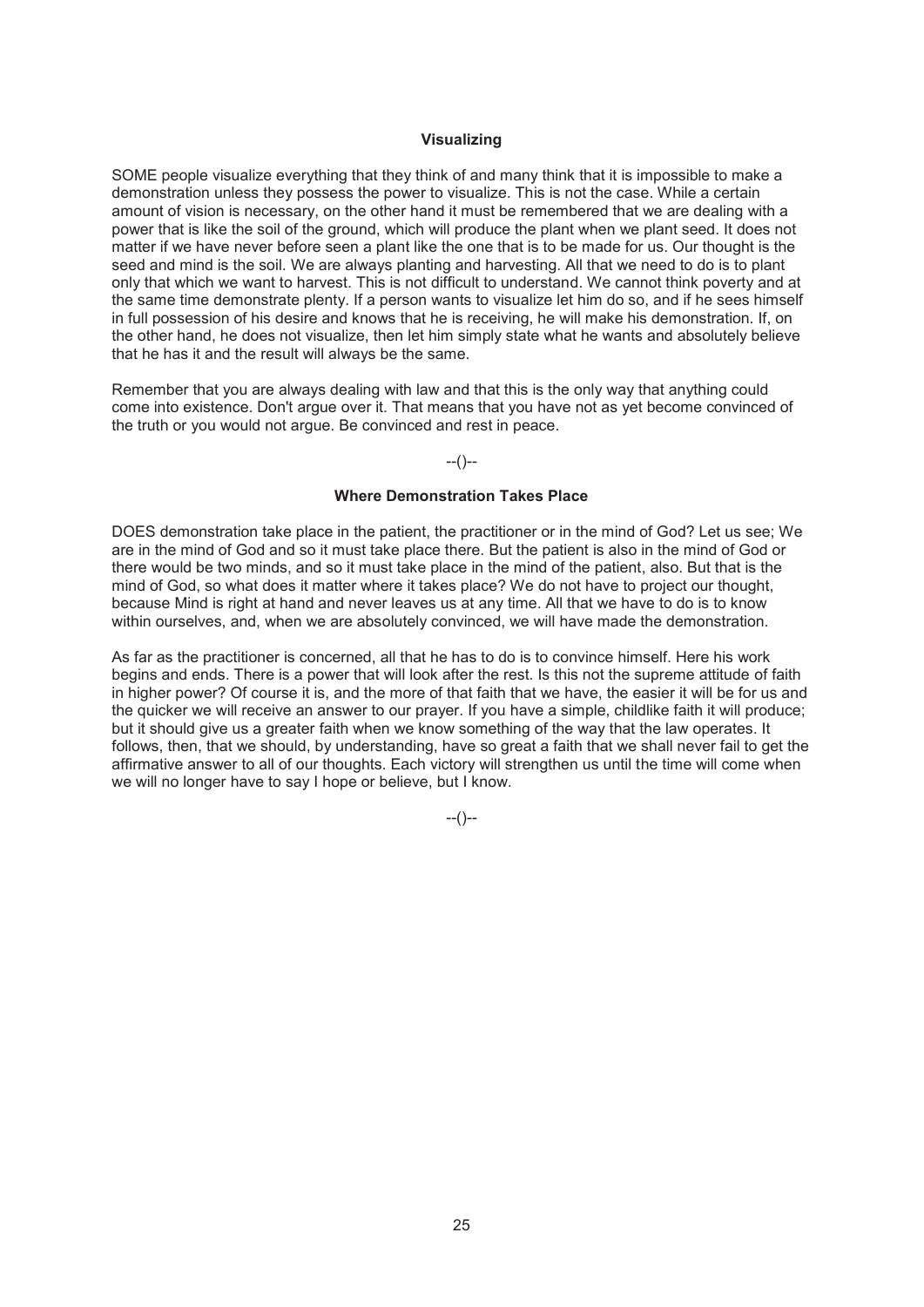#### **Part 2**

#### **Treatments**

THE way to give a treatment is first of all to absolutely believe that you can; believe that your word goes forth into a real creative power, which at once takes it up, and begins to operate upon it; feel that to this power all things are possible. It knows nothing but its own power to do that which it wishes to do. It receives the impress of your thought and acts upon it.

It is never safe to treat for anything that you do not wish to happen. This means that what you would want for another, you must first be willing to receive for yourself.

Believe then that your word is to be acted upon by an Almighty Power; feel its great reality, in and through all things you speak into it; and declare just what you wish it to do for you, never doubting in your own mind but that it will do just as you have directed.

All that a practitioner has to do is to convince himself, to know, to believe, and that thing will happen to him which he states. One of the first things, then, is to be definite; to have a mental likeness of the thing that you desire; to know exactly what you want. This mental likeness, this absolute acceptance of the fact that it now is, must never be overlooked; without it you will not accomplish.

We sit down of our own souls, at peace with the world, at peace with ourselves; we realize that we are dealing with something that is a reality, something that cannot fail. We try to get a clear concept of the thing; we rest in that realization, while the Universal Creative Power takes it up and acts upon it.

We have stated just what we wanted done unto us; we have believed; we have believed that we have received; never again will we contradict the fact that we have stated. The person who can do this is sure of getting results.

 $-(-)$ 

#### **Understanding And Guidance**

THE inner man is always in immediate connection with the Infinite of understanding. We are immersed in a living intelligence; we are surrounded by a Power that knows, for "In Him we live and move and have our being."

If our outer thought were never confused, we should at all times draw from this Infinite source of knowledge; we should be guided by It and never make mistakes; our minds would be like the smooth surface of a lake, unruffled by wind and storm.

But with most of us this is not the case; we become confused in the outer so that the surface of the mind is in turmoil, no longer clear and transparent, and we cannot get the clear vision, the real guidance, and we get things wrong because we do not see clearly.

The development of the understanding is learning to draw from the Infinite understanding; we can never do this while we are confused in our thinking.

The first thing to do when we wish a greater understanding is to be still and listen to the inner voice, to withdraw for a few moments into the silence of the soul taking here what we already know, and realizing that a greater intelligence is enlarging it.

Here we indefinitely take the pattern of our thought, the thing that we are working on, and ask for, and receive, new light; we hold this up in Divine Light and try to believe that we are being guided; we state that Supreme Intelligence and Absolute Power are acting upon our thought and bringing it to pass; it is now guiding us and we shall make no mistake; we hold ourselves in the Secret Place of the Most High, and abide under the shadow of the Almighty.

--()--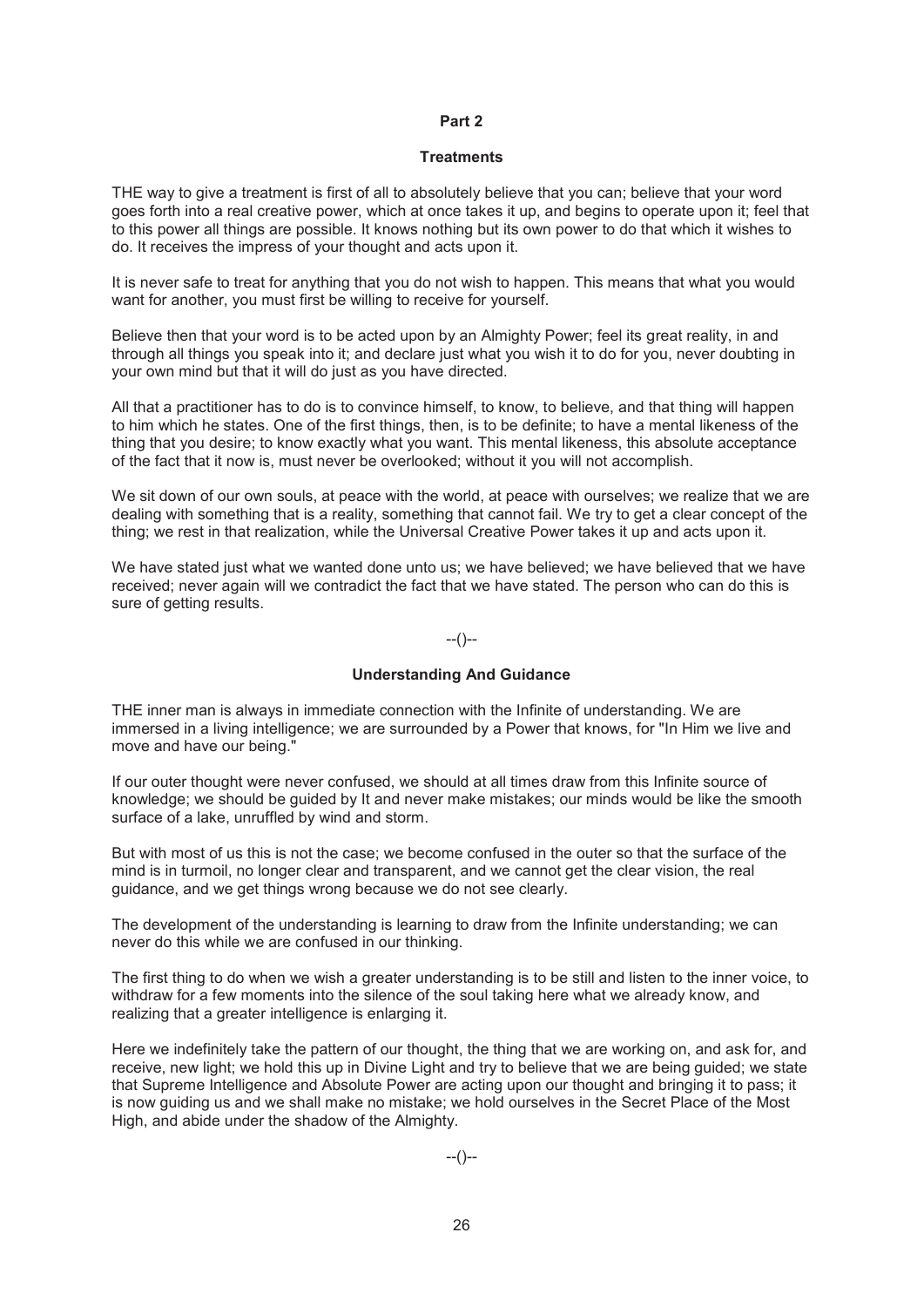### **How To Know Just What To Do**

OFTEN we find ourselves confronted by the problem of how to begin. We are not sure what we want to do; we see no way to begin anything; see nothing to begin on; when we find ourselves in this position, humanly speaking, not knowing where to turn, then of all times we must be quiet and listen; then of all times we must trust that the same power that started all things will also start us in the right road, for without some superior power we shall surely fail.

How often do people in the business world find themselves in this position. They realize that something must be done, but what? How get the idea to work out?

Here we must wait and know that the same power that first thought a universe into being can also think our world and work into being. It knows all things; it knows how to begin and it cannot fail; we wish in some way to connect with this power that will never fail us, so that we may draw from it some idea to begin with.

We must realize that there is something that wants to respond, to make manifest and in this realization wait for the idea; it may not come at first, but we must be patient, never doubting, and waiting thus in faith, it will come.

I once knew a business man who was connected with a firm that had always been very successful, but at that time something had occurred that was causing them to lose out. This had gone on for a year and things were going from bad to worse. Failure seemed inevitable. He became interested in New Thought. He was told he could draw an idea from the Infinite and work it out on the plane of the visible. He told his partners that he wished to go home for a few days and that when he came back he would have worked out an idea which would put the business on a successful basis. They laughed at him, as people generally laugh at something they do not understand, but having no other plan they gave their consent. He went home and for three days sat in deep thought, claiming Supreme guidance and absolute leading of the Spirit. During this time a complete plan formulated in his mind as to the exact method to pursue in the business. He returned and told his plan to his partners. Again they laughed, saying it could not be done in business; could not be done any way; it would not work. But again they consented, knowing it was this or failure.

He then went to work carrying out all the details of his thought, following each leading that had come to him during those three days, and within a year he brought the failing business to a standard that transcended anything they had ever before experienced, He proved the law and became such an expert, that he gave up his business and devoted his entire time to helping other people do the same for themselves as he had done.

What this man did any one can do if he will follow the same course and refuse to become discouraged. There is a power that simply awaits our recognition of it, to spring into our thought as an unfailing leading, an unerring guidance. To those who lean on the ever outstretched arm of the Infinite, life is big with limitless possibilities.

We must wait and listen, then go about our outer business with an inner conviction that we are being led into a more perfect expression of life. All can do this.

## --()--

# **Following Up A Thought**

WHEN we feel that we do have the right leading; when that something inside us tells us that we are led; then, no matter what it appears like, we must follow it up. Something beyond our intelligence is doing the thing through us and we must do nothing to contradict it.

Perhaps it will cause us to do something that seems to go contrary to the experience of the race. This makes no difference. All advance in invention and all advance along any line has always gone ahead of what the experience of the race thinks is possible.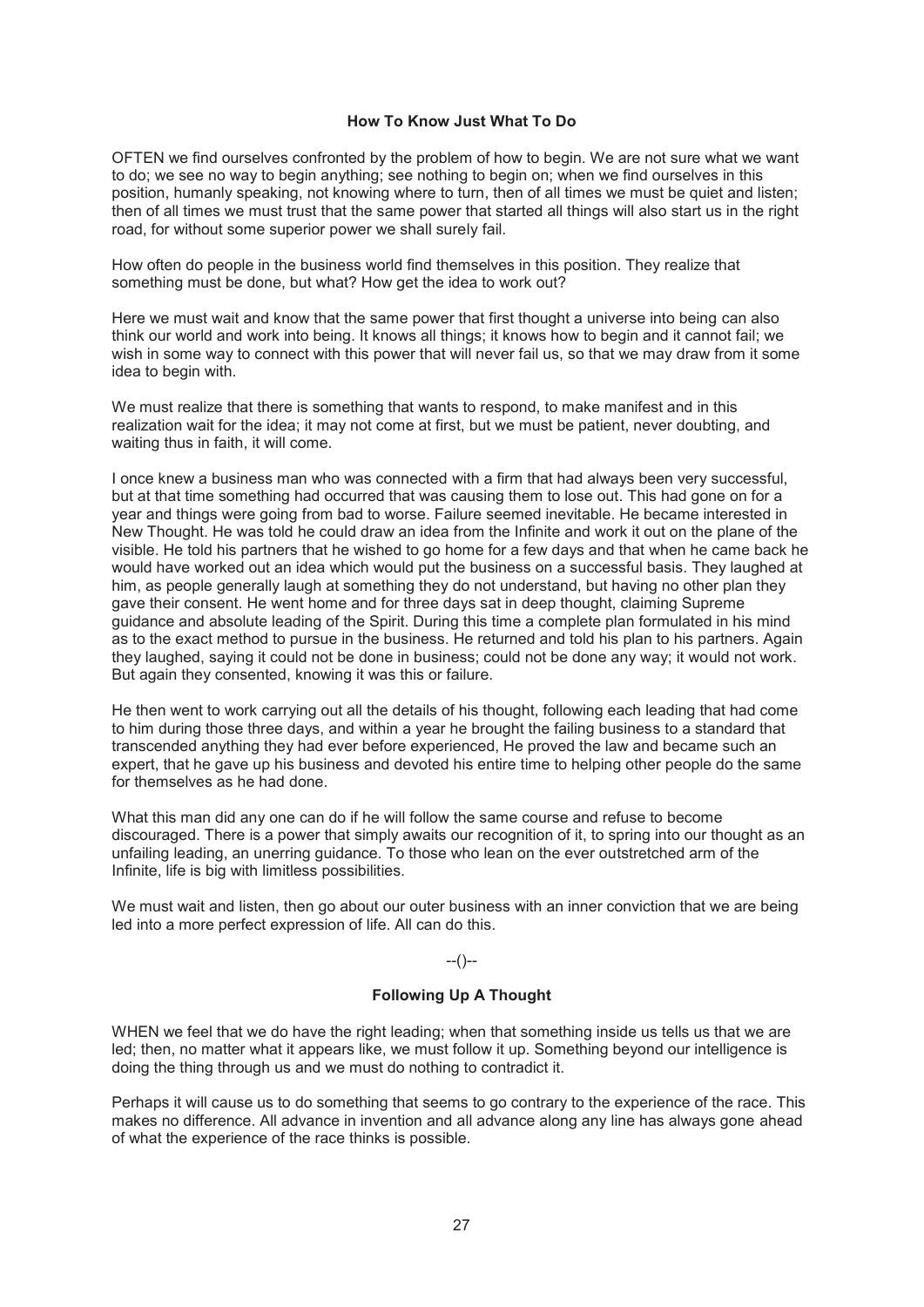Great men are the ones who get a vision and then go to work to make it come true, never looking to one side but with one-pointedness and calm determination, stick to the thing until it is accomplished.

It may take much patience and a great deal of faith, but the end is as sure as is the reality of a Supreme Being itself.

Never hesitate to trust in that inner leading, never fear but it will be right. We are all in the midst of Supreme Intelligence; It presses against the doors of our thought, waiting to be known. We must be open to It at all times, ready to receive direction and to be guided into greater truths.

#### --()--

# **The Single Stream of Thought**

WE are all in Mind and what we think into it is taken up and done unto us. This means that as we think it will be done. We cannot think one way one day and change our thought the next and hope to get the desired results. We must be very clear in our thought, sending out only such thoughts as we wish to see manifested in our condition.

Here is something worth remembering. Unless we are working with people who think as we do, we had better be working alone. One stream of thought, even though it may not be very powerful, will do more for us than many powerful streams that are at variance with each other. This means that, unless we are sure that we are working with people who harmonize, we would better work alone. Of course we cannot retire from business simply because people do not agree with us, but what we can do is to keep our thoughts to ourselves. We do not have to leave the world in order to control our thought; but we do have to learn that we can stay right in the world and still think just what we want to think, regardless of what others are thinking.

One single stream of thought, daily sent out into Creative Mind, will do wonders. Within a year the person who will practice this will have completely changed his conditions of life.

The way to practice this is daily to spend some time in thinking and in mentally seeing just what is wanted; see the thing just as it is wished and then affirm that this is now done. Try to feel that what has been stated is the truth.

Words and affirmations simply give shape to thought; they are not creative. Feeling is creative and the more feeling that is put into the word the greater power it will have over conditions. In doing this we think of the condition only as an effect, something that follows what we think. It cannot help following our thought. This is the way that all creation comes into expression.

It is a great help to realize mentally that at all times a great stream of thought and power is operating through us; it is constantly going out into Mind, where it is taken up and acted upon. Our business is to keep that stream of thought just where we want it to be: to be ready at any time to act when the impulse comes for action. Our action must never be negative, it must always be affirmative, for we are dealing with something that cannot fail. We may fail to realize, but the power in itself is Infinite and cannot fail.

We are setting in motion in the Absolute a stream of thought that will never cease until it accomplishes its purpose. Try to feel this, be filled with a great joy as you feel that it is given to you to use this great and only power.

Keep the thought clear and never worry about the way that things seem to be going. Let go of all outer conditions when working in Mind, for there is where things are made; there creation is going on, and it is now making something for us. This must be believed as never believed before; it must be known as the great reality; it must be felt as the only Presence. There is no other way to obtain.

Though all the Infinite may want to give, yet we must take, and, as far as we are concerned, that taking is mental. Though people may laugh at this, even that does not matter, "He laughs best who laughs last." We know in "What we believe," and that will be sufficient.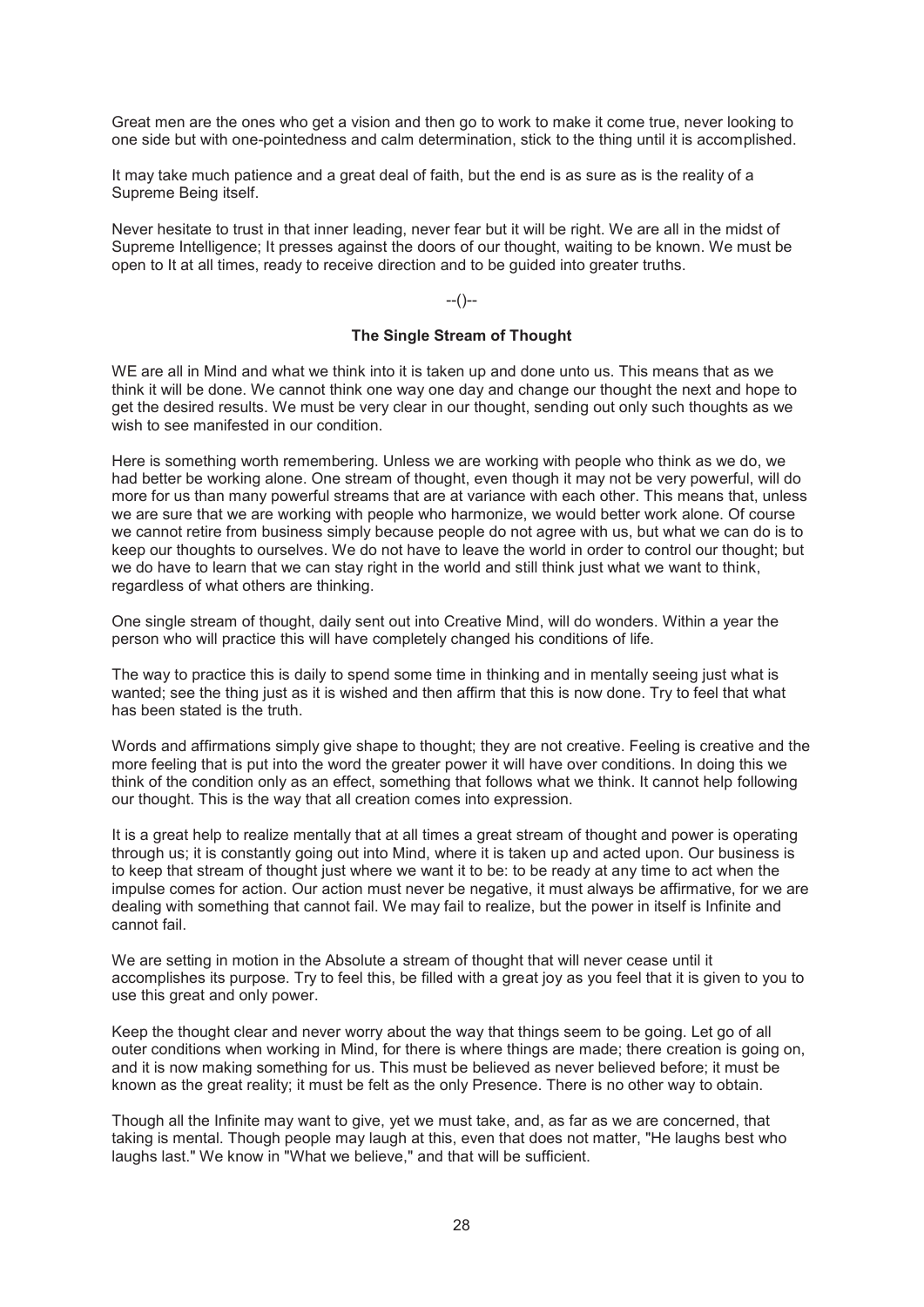## **Enlarging Our Thought**

WE can never stand still in our thought. Either we will be growing or else we will be going back. As we can attract to ourselves only what we first have a mental likeness of, it follows that if we wish to attract larger things we must provide larger thoughts. This enlarging of consciousness is so necessary that too much cannot be said about it.

Most people get only a short way and then stop: they cannot seem to get beyond a certain point; they can do so much and no more. Why is it that a person in business does just about so much each year? We see people in all walks of life, getting so far, never going beyond a certain point. There must be a reason for everything; nothing happens, if all is governed by law, and we can come to no other conclusion.

When we look into the mental reason for things we find out why things happen. The man who gets so far and never seems to go beyond that point is still governed by law; when he allows his thoughts to take him out into larger fields of action, his conditions come up to his thought; when he stops enlarging his thought he stops growing. If he would still keep on in thought, realizing more and still more, he would find that in the outer form of things he would be doing greater things.

There are many reasons why a man stops thinking larger things. One of them is a lack of imagination. He cannot conceive of anything more to follow than that which has already happened. Another thought works like this: "This is as far as any one can go in my business." Right here he signs his own death warrant. Often a person will say, "I am too old to do bigger things." There he stops. Some one else will say, "Competition is too great"; and here is where this man stops; he can go no further than his thought will carry him.

All this is unnecessary when we realize that life is first of all Consciousness, and then conditions follow. We see no reason why a man should not go on and on, and never stop growing. No matter what age or what circumstance, if life is thought, we can keep on thinking bigger things. There is no reason why a man who is already doing well should not be able mentally to conceive of a still better condition. What if we are active? There is always a greater activity possible. We can still see a little beyond what has come before. This is just what we should do, see, even though it be but a little beyond our former thought. If we always practice this, we will find that every year we shall be growing, every month we shall be advancing; and as time goes on we shall become really great. As there is no stopping in that power which is Infinite, as the Limitless is without bounds, so should we keep on trying to see more and greater possibilities in life.

We should definitely work every day for the expansion of thought. If we have fifty customers a day we should endeavor to believe that we have sixty. When we have sixty we should mentally see seventy. This should never stop; there is no stopping place in mind.

Let go of everything else, drop everything else from your thought, and mentally see more coming to you than has ever come before; believe that Mind is establishing this unto you, and then go about your business in the regular way. Never see the limitation; never dwell upon it, and above all things else never talk limitation to any one; this is the only way, and there is no other way to grow a larger thought. The man with the big thought is always the man who does big things in life. Get hold of the biggest thing that you can think of and claim it for your own; mentally see it and hold it as a thing already done, and you will prove to yourself that life is without bounds.

 $-(-)$ 

## **Always Be Gathering**

THERE is no reason why a person should ever stop.

This does not mean that we should be miserly, trying to accumulate more and more to hold, but that our thought should so enlarge that it can not help gathering more and more, even though, on the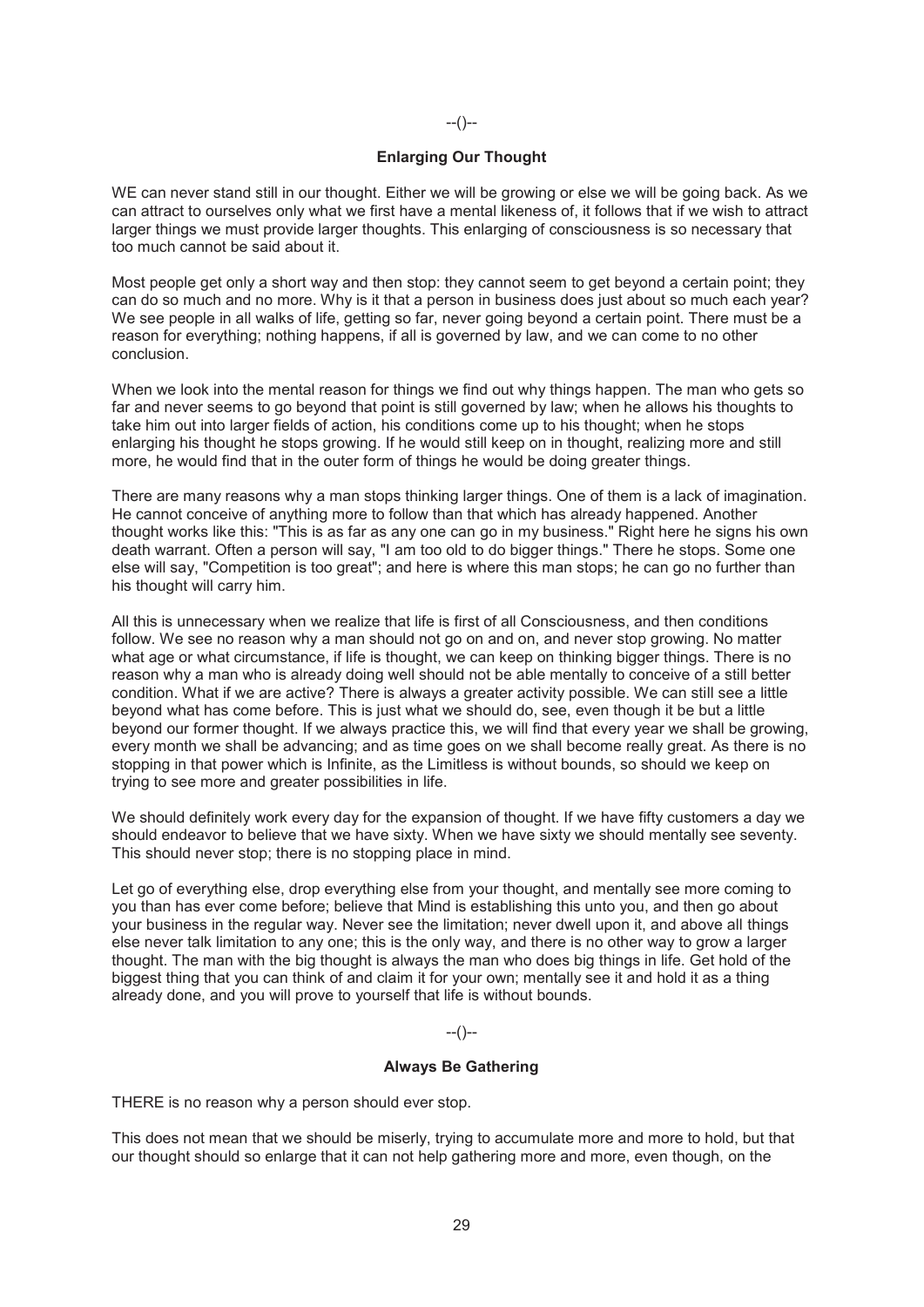other hand, or with the other hand, we are ever distributing that which we gather. Indeed, the only reason for having is that we may give out of that which we have.

No matter what big thing happens to us we should still be expecting more and more. Even when we think that we have at last arrived; right at the moment when it seems as though life had given us all that we could stand; right here let it be but a beginning for still greater things.

No matter how large the picture that you hold in mind, make it larger. The reason why so many people come to the point where they stop is that they come to a point where they stop growing in their own minds. They come to a point where they can see no more, thinking that because they have really done a big thing they should stop there. We must watch our thought for signs of inactivity. Nothing in the universe ever stops. Everything is built on a boundless basis, drawn from a limitless source, come forth from an Infinite sea of unmanifest life We speak forth into this life and draw back from it all that we first think into it. Life is always limitless, and the only thing that limits us is our inability to conceive mentally, and we should draw more and more from that limitless source.

 $-(-)$ 

#### **Mental Likeness**

WE can draw from the Infinite only as much as we first think into it. It is at this point that so many fail, thinking that all they need to do is to affirm what they want and it will follow. While it is true that affirmations have real power, it is also true that they have only that which we speak into them.

As we cannot speak a word that we do not know, so we cannot make an affirmation that we do not understand. We really affirm only that which we know to be true; we know that to be true which we have experienced within ourselves. Although we may have heard or read that this or that thing is true, it is only when there is something within our own souls that corresponds or recognizes its truth, that it is true to us. This ought never to be lost sight of: we can effectively affirm only that which we know, and we know only that which we are. It is herein that we see the necessity of providing within a greater concept of life; a bigger idea of ourselves and a more expanded concept of the Universe in which we live, move and have our being. This is a matter of inner growth together with the enlarging of all lines of thought and activity.

If we want to do a thing that is really worth doing, we must mentally grow until we are that thing, which we want to see made flesh. This may take time, but we should be glad to use all the time necessary to our own development.

But few people in limitation have a mental likeness of plenty. This likeness must be provided. The thought mast be large enough to cover the whole of the thing desired; a small thought will produce only a small thing. The very fact that all is Mind proves this to be true. All is mind and, because it is, we can draw from that mind only that which we first think into it as a reality. We must become the thing we want. We must see it, think it, realize it, before the creative power of Mind can work it out for us. This is an inner process of the expansion of consciousness. It is a thought, growing and realizing within. All can do this who wish and who will take the time and trouble, but it will mean work. The majority of people are too lazy to make the effort.

Daily we must train our thought to see that only which we wish to experience, and since we are growing into what we are mentally dwelling upon, we should put all small and insignificant thoughts and ideals out of our thinking and see things in a larger way. We must cultivate the habit of an enlarged mental horizon, daily seeing farther and farther ahead, and so experiencing larger and greater things in our daily life.

A good practice for the enlargement of thought is daily to see ourselves in a little bigger place, filled with more of activity, surrounded with increased influence and power; feel more and more that things are coming to us; see that much more is just ahead, and so far as possible, know that we now have all that we see and all that we feel. Affirm that you are that larger thing; that you are now entered into that larger life; feel that something within is drawing more to you; live with the idea and let the concept grow, expecting only the biggest and the best to happen. Never let small thoughts come into your mind, and you will soon find that a larger and greater experience has come into your life.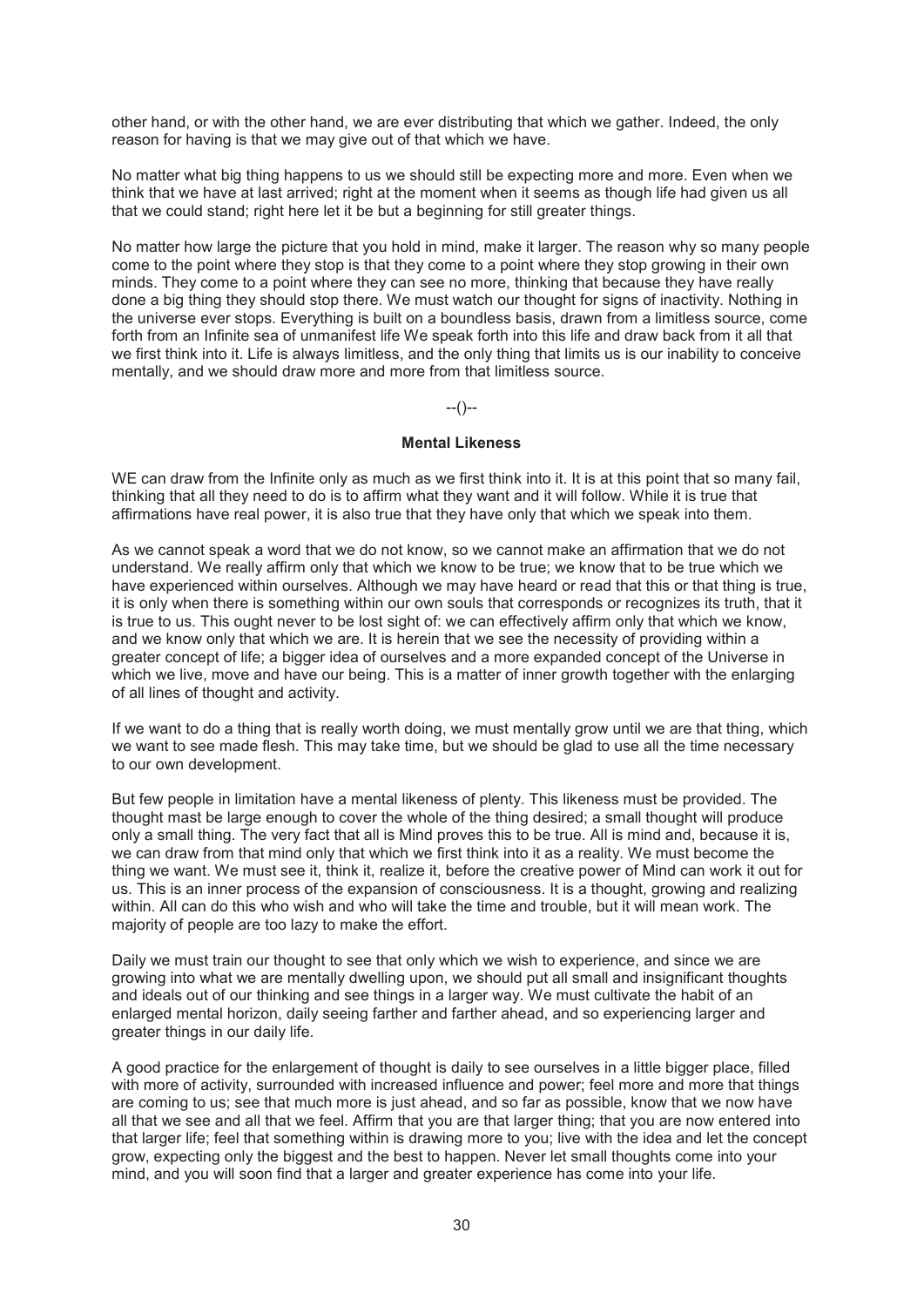### **Keeping The Thing In Mind**

--()--

NEVER let go of the mental image until it becomes manifested. Daily bring up the clear picture of what is wanted and impress it on the mind as an accomplished fact. This impressing on our own minds the thought of what we wish to realize will cause our own minds to impress the same thought on Universal Mind. In this way we shall be praying without ceasing. We do not have to hold continually the thought of something we want in order to get it, but the thought that we may inwardly become the thing we want. Fifteen minutes, twice each day, is time enough to spend in order to demonstrate anything, but the rest of the time ought also to be spent constructively. That is, we must stop all negative thinking and give over all wrong thought, holding fast to the realization that it is now done unto us. We must know that we are dealing with the only power there is in the Universe; that there is none other beside it, and that we are in it partaking of its nature and its laws. Always, behind the word that we send forth, must be the calm confidence in our ability to speak into the power, and the willingness of Mind to execute for us. We must gradually grow in confidence and in trust in the unseen world of spiritual activity. This is not hard, if we but remember that the Spirit makes things out of Itself by simply becoming the thing that it makes, and since there is no other power to oppose it, it will always work. The Spirit will never fail us if we never fail to believe in its goodness and its responsiveness.

Life will become one grand song, when we realize that since God is for us, none can be against us. We shall cease merely to exist; we shall live.

--()--

# **Destroy All Thoughts That We Do Not Wish To Experience**

WE must resolutely set our faces to the rising consciousness of the Son of Truth; seeing only the One Power we must destroy the adversary and leave the field to God or Good. All that is in any way negative must be wiped off the slate and we must daily come into the higher thought, to be washed clean of the dust and chaos of the objective life. In the silence of the soul's communion with the Great Cause of All Being, into the stillness of the Absolute, into the secret place of the Most High, back of the din and the ceaseless roar of life, we shall find a resting place and a place of real spiritual power. Speak in this inner silence and say, "I am one with the Almighty; I am one with all life, with all power, with all presence. I AM, I AM, I AM." Listen to the silence. From out of the seeming void the voice of peace will answer the waiting soul, "All is well."

Here we make known all our needs and wants, and here we receive first hand from the Infinite all that we shall ever need to make life healthy, happy and harmonious. Few enter here, because of the belief that conditions and circumstances control. Know that there is no law but God's law; that the soul sets its own law in the Infinite and that our slightest wish is honored of the Father Mind.

Daily practice the truth and daily die to all error-thought. Spend more time receiving and realizing the, presence of the Most High and less time worrying. Wonderful power will come to the one who believes and trusts in that Power in which he has come to believe. Know that all good and all God is with you; All Life and All Power; and never again say, "I fear," but always, "I trust, because 'I know in whom I have believed.'"

# --()--

#### **Direct Practice For Prosperity**

SUPPOSE that you are doing a mail order business and sending out cards to the whole country. Take the cards into your hands, or simply think of them and declare into the only Mind that they will accomplish that for which they are sent out; know that every word written on them is truth and carries its own conviction with it; see them each reaching that place where it will be received with gladness and read with interest; declare this to be so now; feel it to be the truth; mentally assert that each card will find its way to the exact place where it will be wanted and where it will benefit the receiver; feel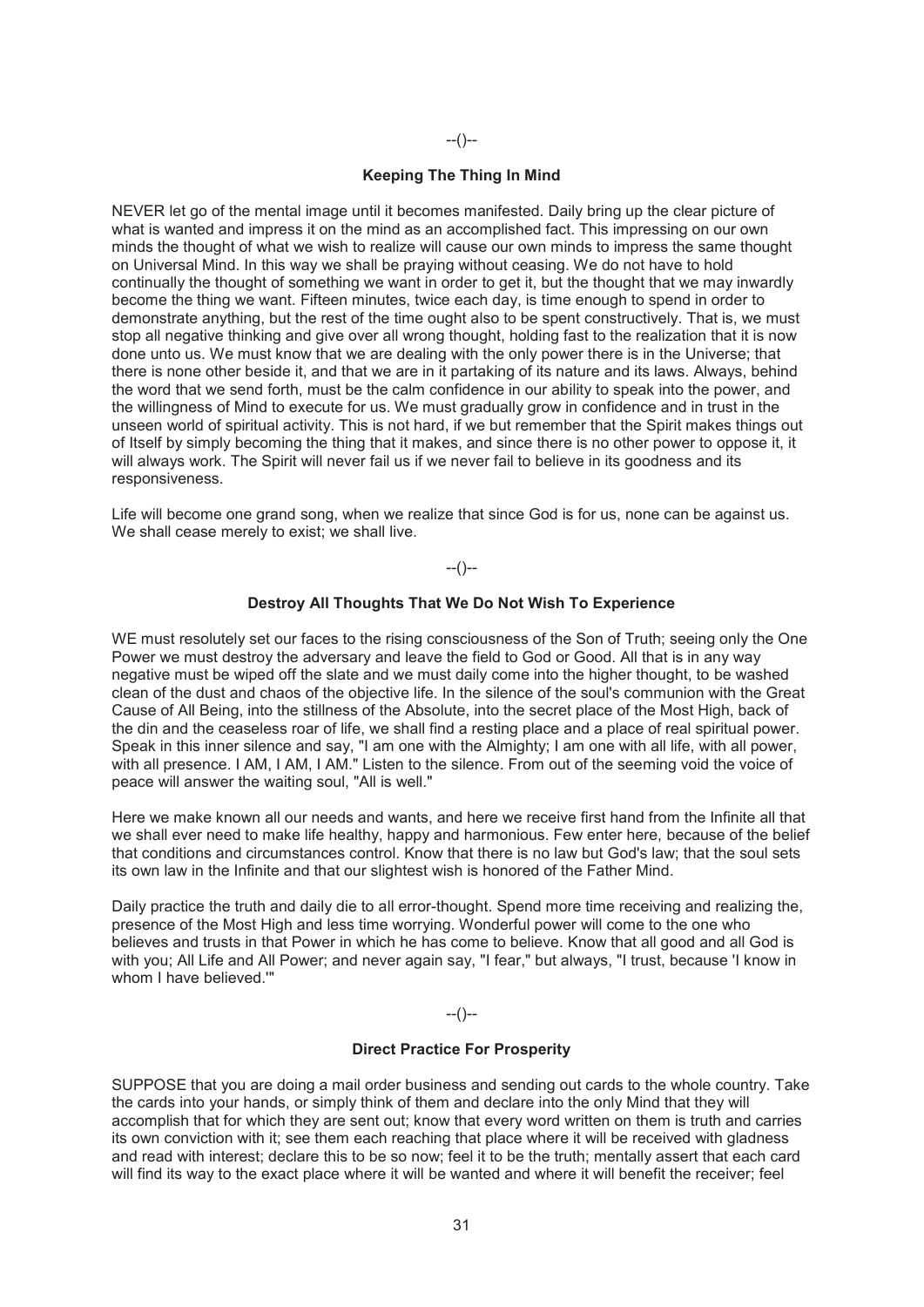that each card is cared for by the Spirit; that it is a messenger of truth and power and that it will carry conviction and realization with it. When the word is .spoken always feel that Mind at once takes it up and never fails to act upon it. Our place in the creative order is to know this and to be willing to do all that we can without hurry or worry, and, above all else, to trust absolutely in the Spirit to do the rest. He who sees most clearly and believes most implicitly will make the greatest demonstration. This one should be you, and will be you as soon as the false thought is gone and the realization that there is but the one power and the one presence comes. We are wrapped in an Infinite Love and Intelligence and we should cover ourselves with it and claim its protection from all evil. Declare that your word is the presence and the activity of the Power of all that is and wait for the perfect concept to unfold.

--()--

### **Race Consciousness**

ONE of the things which greatly hinders us from demonstrating a greater degree of prosperity we may call race thought or race consciousness. This is the result of all that the race has thought or believed. We are immersed in it, and those who are receptive to it are controlled by it. All thought seeks expression along the lines of least resistance. When we become negative or fearful we attract that kind of thought and condition. We must be sure of ourselves; we must be positive; we must not be aggressive, but absolutely sure and poised within. Negative people are always picking up negative conditions; they get into trouble easily: Persons who are positive draw positive things; they are always successful. Few people realize that the law of thought is the great reality; that thoughts produce things. When we come to understand this power of thought, we will carefully watch our thinking to see that no thought enters that we should not want made into a thing.

We can guard our minds by knowing that no negative thought can enter; we can daily practice by saying that no race thought of limitation can enter the mind; that Spirit forms itself around us and protects us from all fear and from all limitation. Let us clothe ourselves in the great realization that all power is ours and that nothing else can enter; let us fill the atmosphere of our homes, and places of business with streams of positive thought. Other people will feel this and will like to be near us and enter into the things that we enter into. In this way we shall be continually drawing only the best.

#### $-(-)$

#### **Developing Intuition**

IF a person always lived near to mind he would never make any great mistakes. Some seem to have the faculty of always knowing just what is best to do; they always succeed because they avoid making errors. We can all so train ourselves that we will be guided by the Supreme Mind of the Universe; but we can never do this until we believe that we can receive direct from the source of all knowledge. This is done by sitting in the silence and knowing that the Spirit is inwardly directing us. We should try to feel that our thought is being permeated by the thought of the Spirit. We should expect it to direct but should never become discouraged if at once a direct impression is not received. The work is going on even if it is not seen or even felt. Thought is forming in our mind and in time will come forth as an idea. When the idea does come always trust in it even though it may not seem to be quite as we had expected. The first impressions are usually the most direct and the clearest; they are generally direct from the Mind of the Universe and should be carefully worked out into expression.

We declare as we sit in the silence that the Spirit of all knowledge is making known within us just what we should do; that it is telling us just what to say or where to go. Have absolute reliance on this as it is one of the most important things to do. We should always get that inner assurance before undertaking any new enterprise; being sure that we have really put the whole thing into the hands of life and that all that we have to do is to work it out in the outer. We shall learn to avoid mistakes when we learn to be directed by that inner voice that never makes mistakes. We should declare in the silence that intelligence is guiding us and it will do so.

### --()--

## **Presence Of Activity**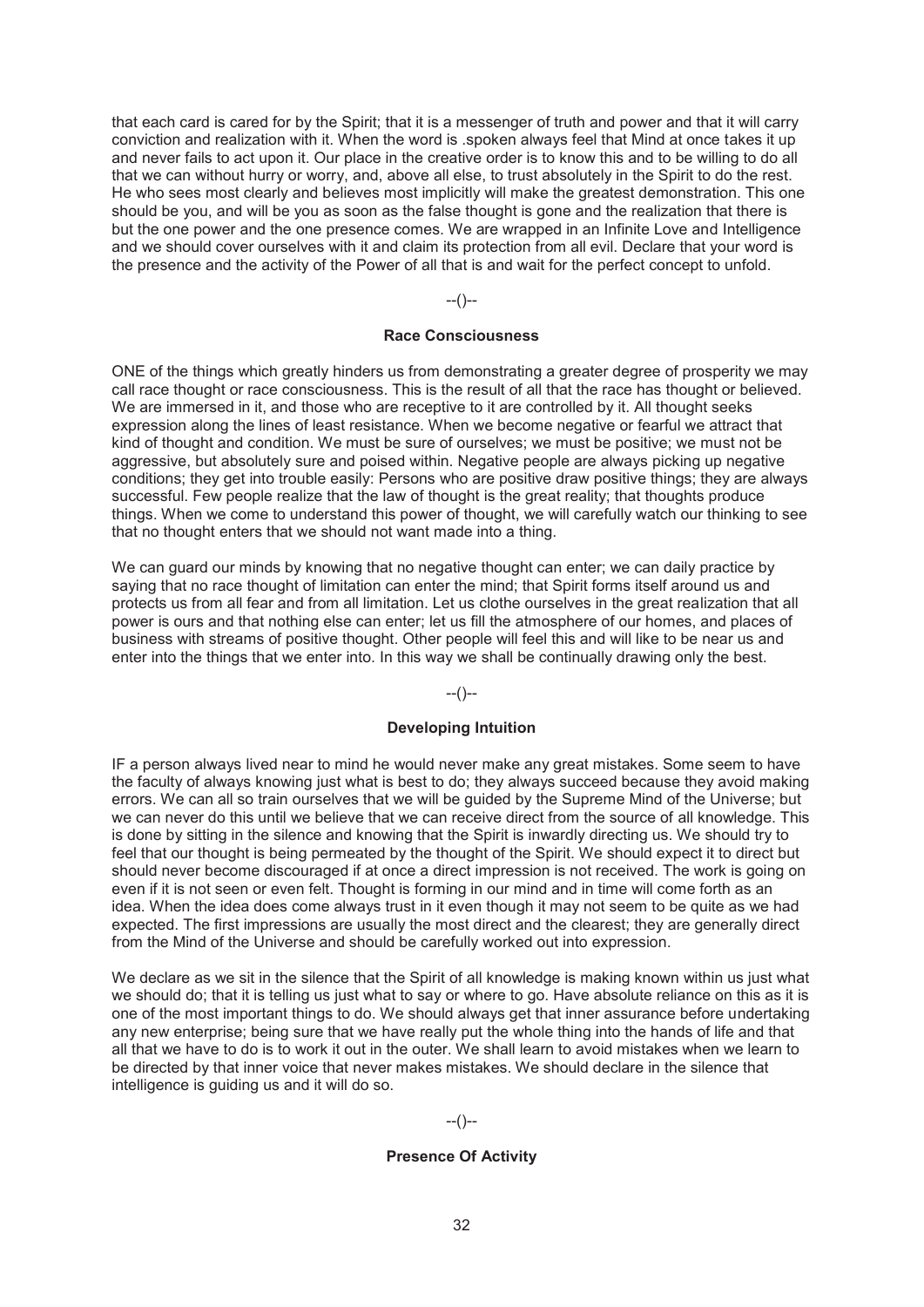SUPPOSE that your place of business does not seem to manifest any activity; that is, suppose that customers do not come. To the person in the business world the presence of customers generally means activity. Suppose that you have come to believe that the principle will work in the smallest as well as in the greatest things. What you want now is a greater activity. How are you going to see activity when there is none?

Here is a great question in Truth. Must we overlook that which we see, and that which we have experienced? Yes, absolutely; there is no other way. If we keep on seeing the thing as it appears we will never be able to change its appearance. What we must do, then, in spite of the seeming inactivity, is still to know and mentally to see and declare that we are in the midst of activity. Feel this to be true; mentally see the place crowded; know that it is packed full of customers all the time; declare that your word draws them in; have no sense of strain about it whatever; simply know that you are dealing with the only power that there is; it will work; it must work. Realize when you have spoken the word that a greater power has taken it up and that it is being established unto you. Have no idea of limitation; speak forth into mind with perfect trust. If you have the ability mentally to see the place full, combine this with the word, and daily visualize it as being filled. Always combine faith in the higher power with all that you do; feel that you are being especially looked after. This is true. When a soul turns to the Universe of unmanifest life, at the same time It turns toward him. Jesus told this in the story of the Prodigal Son; the Father saw him afar off. Always there is that inward turning to us of the Parent Mind when we turn to It and place ourselves in closer contact with Life.

We must keep our mind clear so that when the Spirit brings the gift we will be open to receive it. Even God cannot force things upon us. We must receive even before we see.

"For the feeble hands and helpless, Groping blindly in the darkness Touch God's right hand in that darkness And are lifted up and strengthened."

Always, when we believe, we will have that belief honored of the Spirit of Life. Mentally seeing just what we want; still seeing even though the heavens fall, we shall succeed in proving that the law of life is a law of liberty. God made man to have all that the Universe contained and then left him alone to discover his own nature.

Stop all striving and all struggle and within your own soul know the truth and trust absolutely in it. Daily declare that you are being guided and protected and that the power of the Spirit is bringing all to pass, and wait in perfect peace and confidence. Such an attitude of mind will overcome anything and will prove that spiritual thought force is the only real power in the Universe.

#### --()--

#### **Drawing Your Own To You**

SUPPOSE that you wish to draw friends and companions to you; that you wish to enlarge your circle of friendships. This, too, can all be worked out by law, for everything can be worked out by the same law, the reason being that all is One and that the One becomes the many in expression. There are too many people in the world who are lonesome because they have a sense of separation from people. The thing to do is not to try to unify with people, but with the Principle of Life behind all people and things. This is working from the center and not the circumference; in this One Mind are the minds of all people. When you unite your thought with the whole you will be united with the parts of the whole. The first thing to do, then, is to realize that Life is your friend and companion; feel the divine companionship; feel that you are one with all life; declare that, as this thought awakens within your mind, so does it awaken within the mind of the whole race; feel that the world is being drawn to you; love the world and everyone who is in it; include all, if you would be included in all. The world seeks strength; be strong. The world loves love; embody it; see the good in all people; let go of all else. People will feel your love and will be drawn into it. Love is the greatest power in the Universe; it is at the base of all else; it is the cause of all that is. Feel your love to be like a great light lighting the pathway of the whole world; it will come back to you bringing so many friends that there will not be time enough to enjoy them all. Become a real friend and you will have many friends.